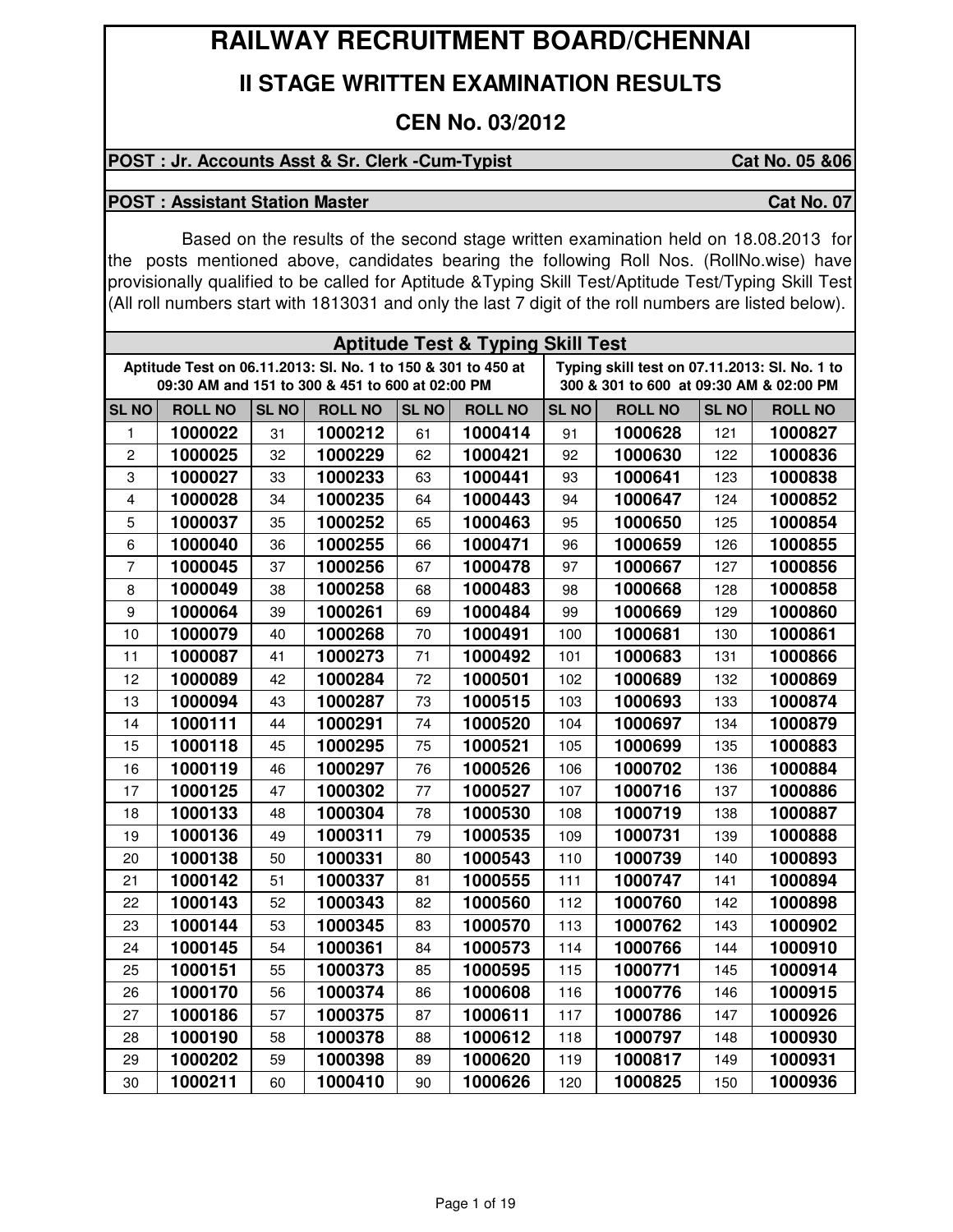| <b>SL NO</b> | <b>ROLL NO</b> | <b>SL NO</b> | <b>ROLL NO</b> | <b>SL NO</b> | <b>ROLL NO</b> | <b>SL NO</b> | <b>ROLL NO</b> | <b>SL NO</b> | <b>ROLL NO</b> |
|--------------|----------------|--------------|----------------|--------------|----------------|--------------|----------------|--------------|----------------|
| 151          | 1000937        | 196          | 1001195        | 241          | 2008252        | 286          | 2008522        | 331          | 2008787        |
| 152          | 1000938        | 197          | 1001198        | 242          | 2008261        | 287          | 2008528        | 332          | 2008802        |
| 153          | 1000940        | 198          | 1001203        | 243          | 2008276        | 288          | 2008529        | 333          | 2008804        |
| 154          | 1000942        | 199          | 1001205        | 244          | 2008283        | 289          | 2008532        | 334          | 2008808        |
| 155          | 1000947        | 200          | 1001206        | 245          | 2008287        | 290          | 2008536        | 335          | 2008814        |
| 156          | 1000948        | 201          | 1001208        | 246          | 2008289        | 291          | 2008540        | 336          | 2008815        |
| 157          | 1000956        | 202          | 1001218        | 247          | 2008295        | 292          | 2008562        | 337          | 2008825        |
| 158          | 1000963        | 203          | 1001219        | 248          | 2008299        | 293          | 2008574        | 338          | 2008827        |
| 159          | 1000964        | 204          | 1001226        | 249          | 2008306        | 294          | 2008575        | 339          | 2008830        |
| 160          | 1000965        | 205          | 1001235        | 250          | 2008307        | 295          | 2008581        | 340          | 2008833        |
| 161          | 1000979        | 206          | 1001236        | 251          | 2008323        | 296          | 2008582        | 341          | 2008834        |
| 162          | 1000993        | 207          | 1001237        | 252          | 2008329        | 297          | 2008591        | 342          | 2008837        |
| 163          | 1000994        | 208          | 1001240        | 253          | 2008331        | 298          | 2008592        | 343          | 2008844        |
| 164          | 1001012        | 209          | 1001241        | 254          | 2008334        | 299          | 2008593        | 344          | 2008848        |
| 165          | 1001022        | 210          | 1001254        | 255          | 2008350        | 300          | 2008601        | 345          | 2008850        |
| 166          | 1001025        | 211          | 1001256        | 256          | 2008365        | 301          | 2008610        | 346          | 2008867        |
| 167          | 1001027        | 212          | 1001258        | 257          | 2008367        | 302          | 2008616        | 347          | 2008871        |
| 168          | 1001040        | 213          | 1001260        | 258          | 2008368        | 303          | 2008617        | 348          | 2008881        |
| 169          | 1001043        | 214          | 1001263        | 259          | 2008373        | 304          | 2008629        | 349          | 2008885        |
| 170          | 1001044        | 215          | 1001266        | 260          | 2008375        | 305          | 2008633        | 350          | 2008891        |
| 171          | 1001049        | 216          | 1001282        | 261          | 2008377        | 306          | 2008635        | 351          | 2008899        |
| 172          | 1001058        | 217          | 2008121        | 262          | 2008388        | 307          | 2008639        | 352          | 2008904        |
| 173          | 1001085        | 218          | 2008129        | 263          | 2008390        | 308          | 2008643        | 353          | 2008914        |
| 174          | 1001091        | 219          | 2008147        | 264          | 2008405        | 309          | 2008644        | 354          | 2008924        |
| 175          | 1001093        | 220          | 2008174        | 265          | 2008406        | 310          | 2008686        | 355          | 2008925        |
| 176          | 1001097        | 221          | 2008178        | 266          | 2008411        | 311          | 2008688        | 356          | 2008928        |
| 177          | 1001111        | 222          | 2008187        | 267          | 2008412        | 312          | 2008689        | 357          | 2008929        |
| 178          | 1001113        | 223          | 2008188        | 268          | 2008415        | 313          | 2008690        | 358          | 2008931        |
| 179          | 1001114        | 224          | 2008196        | 269          | 2008420        | 314          | 2008694        | 359          | 2008941        |
| 180          | 1001117        | 225          | 2008197        | 270          | 2008423        | 315          | 2008699        | 360          | 2008947        |
| 181          | 1001124        | 226          | 2008200        | 271          | 2008425        | 316          | 2008704        | 361          | 2008951        |
| 182          | 1001130        | 227          | 2008202        | 272          | 2008426        | 317          | 2008708        | 362          | 2008960        |
| 183          | 1001138        | 228          | 2008204        | 273          | 2008427        | 318          | 2008711        | 363          | 2008978        |
| 184          | 1001146        | 229          | 2008207        | 274          | 2008431        | 319          | 2008712        | 364          | 2008986        |
| 185          | 1001148        | 230          | 2008208        | 275          | 2008435        | 320          | 2008713        | 365          | 2009006        |
| 186          | 1001151        | 231          | 2008209        | 276          | 2008437        | 321          | 2008714        | 366          | 2009012        |
| 187          | 1001161        | 232          | 2008212        | 277          | 2008446        | 322          | 2008720        | 367          | 2009013        |
| 188          | 1001166        | 233          | 2008215        | 278          | 2008454        | 323          | 2008726        | 368          | 2009016        |
| 189          | 1001167        | 234          | 2008216        | 279          | 2008458        | 324          | 2008731        | 369          | 2009022        |
| 190          | 1001172        | 235          | 2008224        | 280          | 2008461        | 325          | 2008742        | 370          | 2009028        |
| 191          | 1001175        | 236          | 2008236        | 281          | 2008471        | 326          | 2008755        | 371          | 2009030        |
| 192          | 1001176        | 237          | 2008239        | 282          | 2008485        | 327          | 2008758        | 372          | 2009031        |
| 193          | 1001179        | 238          | 2008240        | 283          | 2008489        | 328          | 2008774        | 373          | 2009032        |
| 194          | 1001190        | 239          | 2008242        | 284          | 2008501        | 329          | 2008777        | 374          | 2009037        |
| 195          | 1001193        | 240          | 2008244        | 285          | 2008503        | 330          | 2008781        | 375          | 2009039        |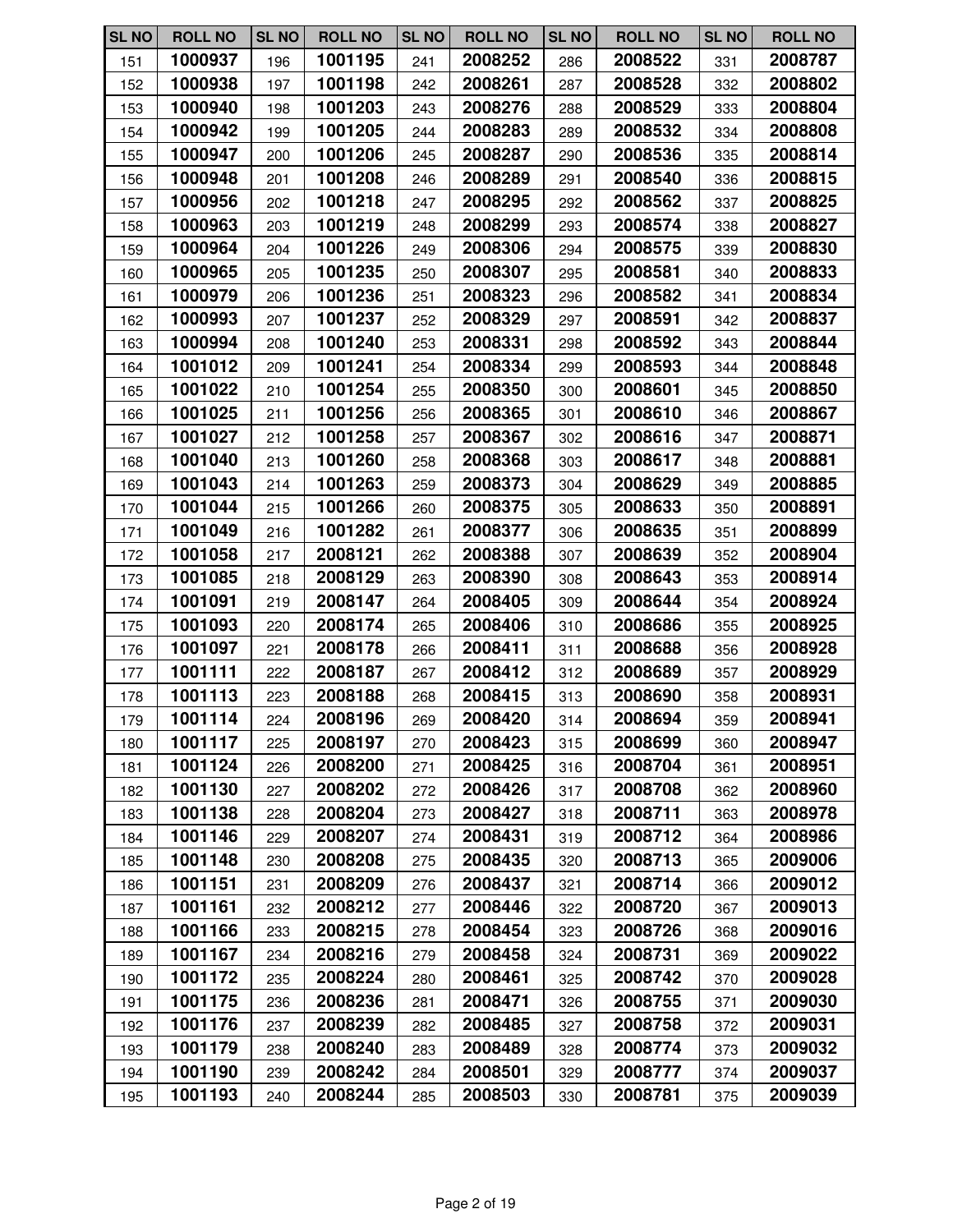| <b>SL NO</b> | <b>ROLL NO</b> | <b>SL NO</b> | <b>ROLL NO</b> | <b>SL NO</b> | <b>ROLL NO</b> | <b>SL NO</b> | <b>ROLL NO</b> | <b>SL NO</b> | <b>ROLL NO</b> |
|--------------|----------------|--------------|----------------|--------------|----------------|--------------|----------------|--------------|----------------|
| 376          | 2009063        | 421          | 2009284        | 466          | 2009555        | 511          | 2009842        | 556          | 2010137        |
| 377          | 2009067        | 422          | 2009286        | 467          | 2009560        | 512          | 2009845        | 557          | 2010138        |
| 378          | 2009070        | 423          | 2009288        | 468          | 2009569        | 513          | 2009846        | 558          | 2010141        |
| 379          | 2009075        | 424          | 2009291        | 469          | 2009570        | 514          | 2009848        | 559          | 2010143        |
| 380          | 2009081        | 425          | 2009299        | 470          | 2009574        | 515          | 2009850        | 560          | 2010145        |
| 381          | 2009087        | 426          | 2009315        | 471          | 2009603        | 516          | 2009855        | 561          | 2010150        |
| 382          | 2009089        | 427          | 2009316        | 472          | 2009607        | 517          | 2009857        | 562          | 2010152        |
| 383          | 2009090        | 428          | 2009318        | 473          | 2009611        | 518          | 2009865        | 563          | 2010153        |
| 384          | 2009096        | 429          | 2009323        | 474          | 2009612        | 519          | 2009886        | 564          | 2010154        |
| 385          | 2009103        | 430          | 2009324        | 475          | 2009616        | 520          | 2009889        | 565          | 2010158        |
| 386          | 2009109        | 431          | 2009325        | 476          | 2009620        | 521          | 2009894        | 566          | 2010159        |
| 387          | 2009113        | 432          | 2009330        | 477          | 2009625        | 522          | 2009895        | 567          | 2010168        |
| 388          | 2009115        | 433          | 2009331        | 478          | 2009652        | 523          | 2009918        | 568          | 2010191        |
| 389          | 2009117        | 434          | 2009332        | 479          | 2009656        | 524          | 2009926        | 569          | 2010192        |
| 390          | 2009125        | 435          | 2009338        | 480          | 2009668        | 525          | 2009942        | 570          | 2010204        |
| 391          | 2009130        | 436          | 2009342        | 481          | 2009682        | 526          | 2009944        | 571          | 2010211        |
| 392          | 2009137        | 437          | 2009349        | 482          | 2009689        | 527          | 2009945        | 572          | 2010229        |
| 393          | 2009146        | 438          | 2009350        | 483          | 2009698        | 528          | 2009946        | 573          | 2010231        |
| 394          | 2009153        | 439          | 2009354        | 484          | 2009699        | 529          | 2009947        | 574          | 2010242        |
| 395          | 2009158        | 440          | 2009357        | 485          | 2009718        | 530          | 2009956        | 575          | 2010263        |
| 396          | 2009159        | 441          | 2009359        | 486          | 2009722        | 531          | 2009962        | 576          | 2010282        |
| 397          | 2009161        | 442          | 2009362        | 487          | 2009724        | 532          | 2009965        | 577          | 2010283        |
| 398          | 2009181        | 443          | 2009371        | 488          | 2009726        | 533          | 2009968        | 578          | 2010293        |
| 399          | 2009182        | 444          | 2009381        | 489          | 2009727        | 534          | 2009981        | 579          | 2010307        |
| 400          | 2009183        | 445          | 2009388        | 490          | 2009730        | 535          | 2009992        | 580          | 2010309        |
| 401          | 2009189        | 446          | 2009396        | 491          | 2009734        | 536          | 2009996        | 581          | 2010311        |
| 402          | 2009206        | 447          | 2009416        | 492          | 2009735        | 537          | 2009998        | 582          | 2010341        |
| 403          | 2009211        | 448          | 2009434        | 493          | 2009747        | 538          | 2009999        | 583          | 2010357        |
| 404          | 2009217        | 449          | 2009437        | 494          | 2009766        | 539          | 2010015        | 584          | 2010362        |
| 405          | 2009223        | 450          | 2009439        | 495          | 2009768        | 540          | 2010026        | 585          | 2010363        |
| 406          | 2009224        | 451          | 2009442        | 496          | 2009775        | 541          | 2010031        | 586          | 2010367        |
| 407          | 2009228        | 452          | 2009448        | 497          | 2009779        | 542          | 2010043        | 587          | 2010369        |
| 408          | 2009229        | 453          | 2009456        | 498          | 2009784        | 543          | 2010046        | 588          | 2010382        |
| 409          | 2009230        | 454          | 2009457        | 499          | 2009791        | 544          | 2010055        | 589          | 2010386        |
| 410          | 2009233        | 455          | 2009459        | 500          | 2009794        | 545          | 2010066        | 590          | 2010387        |
| 411          | 2009241        | 456          | 2009461        | 501          | 2009796        | 546          | 2010068        | 591          | 2010398        |
| 412          | 2009247        | 457          | 2009476        | 502          | 2009797        | 547          | 2010070        | 592          | 2010402        |
| 413          | 2009254        | 458          | 2009481        | 503          | 2009811        | 548          | 2010073        | 593          | 2010408        |
| 414          | 2009255        | 459          | 2009499        | 504          | 2009827        | 549          | 2010080        | 594          | 2010414        |
| 415          | 2009259        | 460          | 2009500        | 505          | 2009828        | 550          | 2010086        | 595          | 2010417        |
| 416          | 2009260        | 461          | 2009530        | 506          | 2009830        | 551          | 2010098        | 596          | 2010422        |
| 417          | 2009263        | 462          | 2009535        | 507          | 2009833        | 552          | 2010112        | 597          | 2010424        |
| 418          | 2009264        | 463          | 2009546        | 508          | 2009838        | 553          | 2010118        | 598          | 2010425        |
| 419          | 2009277        | 464          | 2009547        | 509          | 2009840        | 554          | 2010129        | 599          | 2010431        |
| 420          | 2009278        | 465          | 2009554        | 510          | 2009841        | 555          | 2010135        | 600          | 2010445        |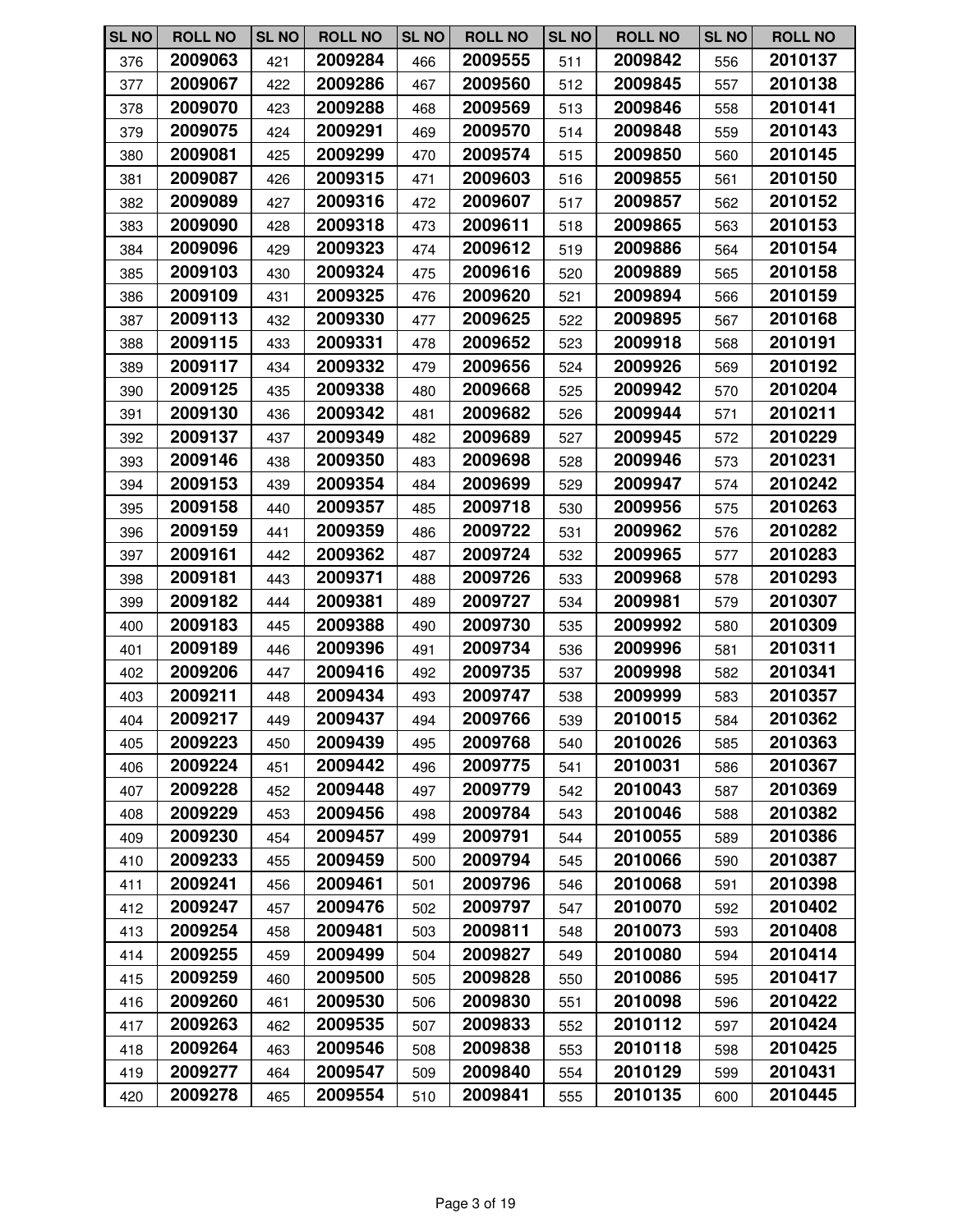|              | Aptitude Test on 07.11.2013: Sl. No. 601 to 750 & 901 to 1050 at<br>09:30 AM and 751 to 900 & 1051 to 1200 at 02:00 PM |              |                | Typing skill test on 08.11.2013: SI. No. 601 to<br>900 & 901 to 1200 at 09:30 AM & 02:00 PM |                |              |                |              |                |
|--------------|------------------------------------------------------------------------------------------------------------------------|--------------|----------------|---------------------------------------------------------------------------------------------|----------------|--------------|----------------|--------------|----------------|
| <b>SL NO</b> | <b>ROLL NO</b>                                                                                                         | <b>SL NO</b> | <b>ROLL NO</b> | <b>SL NO</b>                                                                                | <b>ROLL NO</b> | <b>SL NO</b> | <b>ROLL NO</b> | <b>SL NO</b> | <b>ROLL NO</b> |
| 601          | 2010452                                                                                                                | 646          | 2010699        | 691                                                                                         | 2010953        | 736          | 3011177        | 781          | 3011306        |
| 602          | 2010467                                                                                                                | 647          | 2010700        | 692                                                                                         | 2010954        | 737          | 3011181        | 782          | 3011307        |
| 603          | 2010472                                                                                                                | 648          | 2010702        | 693                                                                                         | 2010959        | 738          | 3011186        | 783          | 3011308        |
| 604          | 2010478                                                                                                                | 649          | 2010721        | 694                                                                                         | 2010967        | 739          | 3011191        | 784          | 3011310        |
| 605          | 2010480                                                                                                                | 650          | 2010727        | 695                                                                                         | 2010969        | 740          | 3011197        | 785          | 3011314        |
| 606          | 2010497                                                                                                                | 651          | 2010729        | 696                                                                                         | 2010972        | 741          | 3011198        | 786          | 3011318        |
| 607          | 2010507                                                                                                                | 652          | 2010730        | 697                                                                                         | 2010976        | 742          | 3011201        | 787          | 3011319        |
| 608          | 2010510                                                                                                                | 653          | 2010737        | 698                                                                                         | 2010993        | 743          | 3011204        | 788          | 3011325        |
| 609          | 2010514                                                                                                                | 654          | 2010753        | 699                                                                                         | 2011005        | 744          | 3011206        | 789          | 3011326        |
| 610          | 2010515                                                                                                                | 655          | 2010756        | 700                                                                                         | 2011006        | 745          | 3011207        | 790          | 3011328        |
| 611          | 2010516                                                                                                                | 656          | 2010764        | 701                                                                                         | 2011015        | 746          | 3011209        | 791          | 3011330        |
| 612          | 2010522                                                                                                                | 657          | 2010765        | 702                                                                                         | 2011016        | 747          | 3011210        | 792          | 3011331        |
| 613          | 2010523                                                                                                                | 658          | 2010783        | 703                                                                                         | 2011018        | 748          | 3011211        | 793          | 3011332        |
| 614          | 2010533                                                                                                                | 659          | 2010784        | 704                                                                                         | 2011020        | 749          | 3011215        | 794          | 3011333        |
| 615          | 2010540                                                                                                                | 660          | 2010798        | 705                                                                                         | 2011023        | 750          | 3011219        | 795          | 3011335        |
| 616          | 2010550                                                                                                                | 661          | 2010803        | 706                                                                                         | 2011028        | 751          | 3011225        | 796          | 3011338        |
| 617          | 2010554                                                                                                                | 662          | 2010820        | 707                                                                                         | 2011029        | 752          | 3011227        | 797          | 3011343        |
| 618          | 2010560                                                                                                                | 663          | 2010821        | 708                                                                                         | 2011031        | 753          | 3011230        | 798          | 3011348        |
| 619          | 2010563                                                                                                                | 664          | 2010824        | 709                                                                                         | 2011040        | 754          | 3011231        | 799          | 3011349        |
| 620          | 2010564                                                                                                                | 665          | 2010835        | 710                                                                                         | 2011044        | 755          | 3011233        | 800          | 3011350        |
| 621          | 2010566                                                                                                                | 666          | 2010836        | 711                                                                                         | 2011045        | 756          | 3011238        | 801          | 3011351        |
| 622          | 2010569                                                                                                                | 667          | 2010840        | 712                                                                                         | 2011052        | 757          | 3011239        | 802          | 3011353        |
| 623          | 2010577                                                                                                                | 668          | 2010841        | 713                                                                                         | 2011070        | 758          | 3011242        | 803          | 3011356        |
| 624          | 2010590                                                                                                                | 669          | 2010843        | 714                                                                                         | 2011078        | 759          | 3011243        | 804          | 3011360        |
| 625          | 2010598                                                                                                                | 670          | 2010859        | 715                                                                                         | 2011080        | 760          | 3011244        | 805          | 3011365        |
| 626          | 2010599                                                                                                                | 671          | 2010860        | 716                                                                                         | 2011082        | 761          | 3011248        | 806          | 3011366        |
| 627          | 2010602                                                                                                                | 672          | 2010867        | 717                                                                                         | 2011092        | 762          | 3011250        | 807          | 3011367        |
| 628          | 2010603                                                                                                                | 673          | 2010869        | 718                                                                                         | 2011093        | 763          | 3011251        | 808          | 3011369        |
| 629          | 2010604                                                                                                                | 674          | 2010876        | 719                                                                                         | 3011115        | 764          | 3011253        | 809          | 3011378        |
| 630          | 2010610                                                                                                                | 675          | 2010885        | 720                                                                                         | 3011121        | 765          | 3011265        | 810          | 3011391        |
| 631          | 2010613                                                                                                                | 676          | 2010892        | 721                                                                                         | 3011122        | 766          | 3011266        | 811          | 3011393        |
| 632          | 2010627                                                                                                                | 677          | 2010893        | 722                                                                                         | 3011123        | 767          | 3011267        | 812          | 3011397        |
| 633          | 2010632                                                                                                                | 678          | 2010894        | 723                                                                                         | 3011131        | 768          | 3011268        | 813          | 3011399        |
| 634          | 2010640                                                                                                                | 679          | 2010899        | 724                                                                                         | 3011132        | 769          | 3011269        | 814          | 3011400        |
| 635          | 2010657                                                                                                                | 680          | 2010901        | 725                                                                                         | 3011138        | 770          | 3011274        | 815          | 3011402        |
| 636          | 2010662                                                                                                                | 681          | 2010902        | 726                                                                                         | 3011147        | 771          | 3011276        | 816          | 3011406        |
| 637          | 2010680                                                                                                                | 682          | 2010903        | 727                                                                                         | 3011148        | 772          | 3011277        | 817          | 3011407        |
| 638          | 2010682                                                                                                                | 683          | 2010904        | 728                                                                                         | 3011149        | 773          | 3011280        | 818          | 3011410        |
| 639          | 2010684                                                                                                                | 684          | 2010913        | 729                                                                                         | 3011151        | 774          | 3011283        | 819          | 3011414        |
| 640          | 2010687                                                                                                                | 685          | 2010914        | 730                                                                                         | 3011152        | 775          | 3011285        | 820          | 3011419        |
| 641          | 2010689                                                                                                                | 686          | 2010917        | 731                                                                                         | 3011153        | 776          | 3011286        | 821          | 3011421        |
| 642          | 2010693                                                                                                                | 687          | 2010920        | 732                                                                                         | 3011157        | 777          | 3011292        | 822          | 3011422        |
| 643          | 2010694                                                                                                                | 688          | 2010921        | 733                                                                                         | 3011158        | 778          | 3011298        | 823          | 3011424        |
| 644          | 2010697                                                                                                                | 689          | 2010931        | 734                                                                                         | 3011163        | 779          | 3011303        | 824          | 3011426        |
| 645          | 2010698                                                                                                                | 690          | 2010943        | 735                                                                                         | 3011172        | 780          | 3011305        | 825          | 3011428        |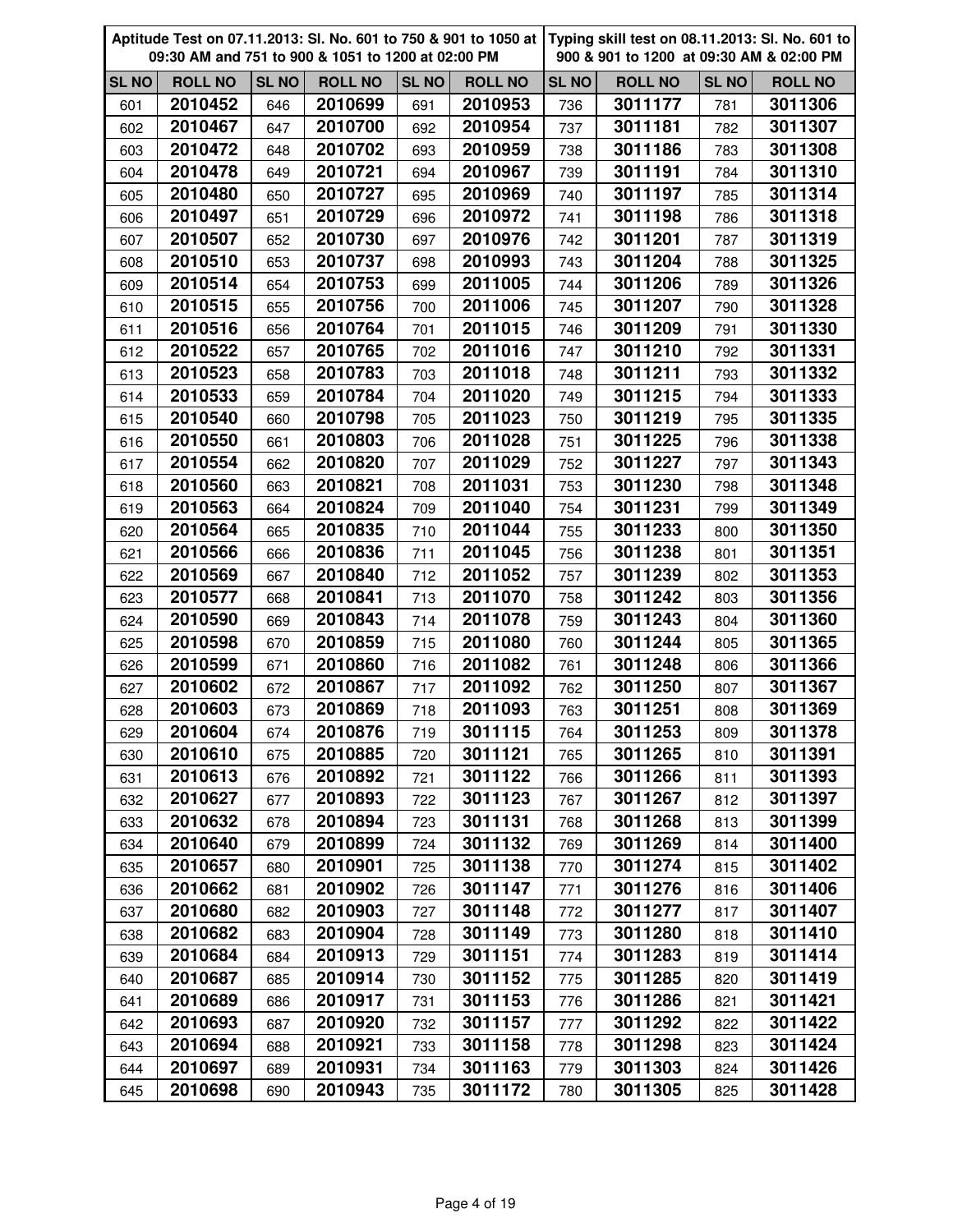| <b>SL NO</b> | <b>ROLL NO</b> | <b>SL NO</b> | <b>ROLL NO</b> | <b>SL NO</b> | <b>ROLL NO</b> | <b>SL NO</b> | <b>ROLL NO</b> | <b>SL NO</b> | <b>ROLL NO</b> |
|--------------|----------------|--------------|----------------|--------------|----------------|--------------|----------------|--------------|----------------|
| 826          | 3011430        | 871          | 3011552        | 916          | 3011697        | 961          | 3011836        | 1006         | 3011965        |
| 827          | 3011433        | 872          | 3011554        | 917          | 3011700        | 962          | 3011841        | 1007         | 3011966        |
| 828          | 3011437        | 873          | 3011562        | 918          | 3011701        | 963          | 3011844        | 1008         | 3011968        |
| 829          | 3011441        | 874          | 3011563        | 919          | 3011702        | 964          | 3011849        | 1009         | 3011971        |
| 830          | 3011444        | 875          | 3011564        | 920          | 3011703        | 965          | 3011850        | 1010         | 3011976        |
| 831          | 3011450        | 876          | 3011571        | 921          | 3011705        | 966          | 3011853        | 1011         | 3011979        |
| 832          | 3011452        | 877          | 3011574        | 922          | 3011710        | 967          | 3011854        | 1012         | 3011983        |
| 833          | 3011455        | 878          | 3011580        | 923          | 3011711        | 968          | 3011855        | 1013         | 3011984        |
| 834          | 3011462        | 879          | 3011588        | 924          | 3011712        | 969          | 3011856        | 1014         | 3011986        |
| 835          | 3011467        | 880          | 3011592        | 925          | 3011713        | 970          | 3011860        | 1015         | 3011988        |
| 836          | 3011468        | 881          | 3011598        | 926          | 3011724        | 971          | 3011863        | 1016         | 3011990        |
| 837          | 3011469        | 882          | 3011599        | 927          | 3011725        | 972          | 3011866        | 1017         | 3011994        |
| 838          | 3011471        | 883          | 3011600        | 928          | 3011726        | 973          | 3011868        | 1018         | 3011996        |
| 839          | 3011474        | 884          | 3011602        | 929          | 3011728        | 974          | 3011870        | 1019         | 3011998        |
| 840          | 3011475        | 885          | 3011606        | 930          | 3011729        | 975          | 3011872        | 1020         | 3012001        |
| 841          | 3011476        | 886          | 3011609        | 931          | 3011730        | 976          | 3011878        | 1021         | 3012004        |
| 842          | 3011477        | 887          | 3011610        | 932          | 3011734        | 977          | 3011881        | 1022         | 3012008        |
| 843          | 3011479        | 888          | 3011613        | 933          | 3011737        | 978          | 3011884        | 1023         | 3012012        |
| 844          | 3011484        | 889          | 3011621        | 934          | 3011740        | 979          | 3011889        | 1024         | 3012014        |
| 845          | 3011485        | 890          | 3011625        | 935          | 3011742        | 980          | 3011903        | 1025         | 3012019        |
| 846          | 3011486        | 891          | 3011626        | 936          | 3011747        | 981          | 3011905        | 1026         | 3012020        |
| 847          | 3011488        | 892          | 3011627        | 937          | 3011756        | 982          | 3011910        | 1027         | 3012021        |
| 848          | 3011495        | 893          | 3011628        | 938          | 3011761        | 983          | 3011913        | 1028         | 3012024        |
| 849          | 3011497        | 894          | 3011632        | 939          | 3011768        | 984          | 3011915        | 1029         | 3012025        |
| 850          | 3011500        | 895          | 3011633        | 940          | 3011769        | 985          | 3011917        | 1030         | 3012028        |
| 851          | 3011503        | 896          | 3011637        | 941          | 3011772        | 986          | 3011918        | 1031         | 3012031        |
| 852          | 3011504        | 897          | 3011643        | 942          | 3011778        | 987          | 3011919        | 1032         | 3012032        |
| 853          | 3011510        | 898          | 3011649        | 943          | 3011784        | 988          | 3011923        | 1033         | 3012033        |
| 854          | 3011511        | 899          | 3011653        | 944          | 3011785        | 989          | 3011924        | 1034         | 3012034        |
| 855          | 3011514        | 900          | 3011655        | 945          | 3011788        | 990          | 3011928        | 1035         | 3012037        |
| 856          | 3011516        | 901          | 3011656        | 946          | 3011791        | 991          | 3011932        | 1036         | 3012038        |
| 857          | 3011517        | 902          | 3011657        | 947          | 3011792        | 992          | 3011934        | 1037         | 3012043        |
| 858          | 3011518        | 903          | 3011664        | 948          | 3011793        | 993          | 3011935        | 1038         | 3012046        |
| 859          | 3011523        | 904          | 3011665        | 949          | 3011794        | 994          | 3011938        | 1039         | 3012047        |
| 860          | 3011529        | 905          | 3011667        | 950          | 3011796        | 995          | 3011941        | 1040         | 3012048        |
| 861          | 3011533        | 906          | 3011670        | 951          | 3011800        | 996          | 3011944        | 1041         | 3012055        |
| 862          | 3011534        | 907          | 3011671        | 952          | 3011801        | 997          | 3011946        | 1042         | 3012058        |
| 863          | 3011537        | 908          | 3011672        | 953          | 3011804        | 998          | 3011949        | 1043         | 3012066        |
| 864          | 3011538        | 909          | 3011673        | 954          | 3011812        | 999          | 3011951        | 1044         | 3012072        |
| 865          | 3011543        | 910          | 3011676        | 955          | 3011817        | 1000         | 3011952        | 1045         | 3012074        |
| 866          | 3011544        | 911          | 3011682        | 956          | 3011818        | 1001         | 3011956        | 1046         | 3012078        |
| 867          | 3011545        | 912          | 3011688        | 957          | 3011820        | 1002         | 3011960        | 1047         | 3012079        |
| 868          | 3011546        | 913          | 3011689        | 958          | 3011821        | 1003         | 3011961        | 1048         | 3012083        |
| 869          | 3011547        | 914          | 3011693        | 959          | 3011832        | 1004         | 3011962        | 1049         | 3012084        |
| 870          | 3011548        | 915          | 3011694        | 960          | 3011835        | 1005         | 3011964        | 1050         | 3012089        |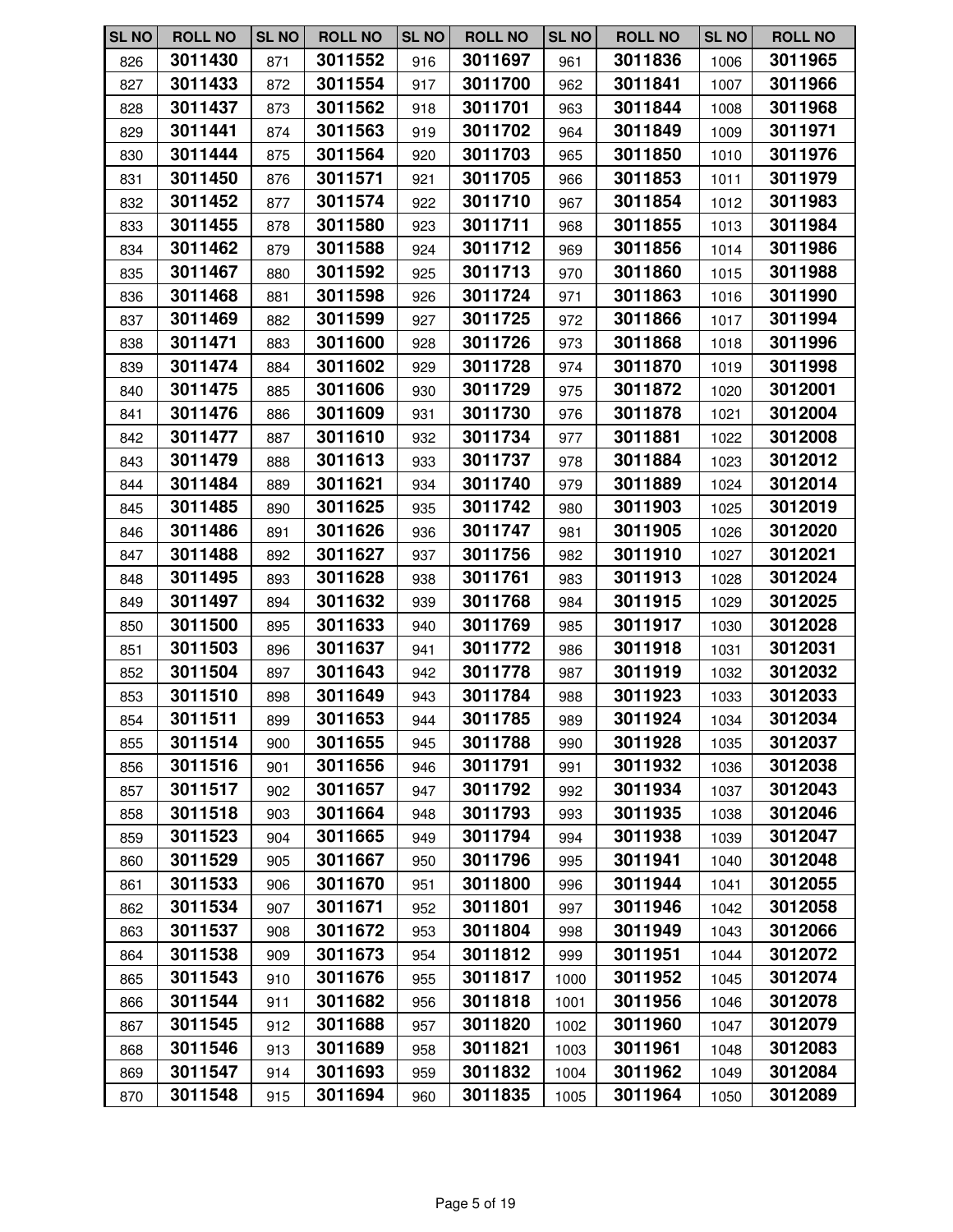| <b>SL NO</b> | <b>ROLL NO</b> | <b>SL NO</b> | <b>ROLL NO</b>                                                                                                              | <b>SL NO</b> | <b>ROLL NO</b> | <b>SL NO</b> | <b>ROLL NO</b>                                                                                 | <b>SL NO</b> | <b>ROLL NO</b> |
|--------------|----------------|--------------|-----------------------------------------------------------------------------------------------------------------------------|--------------|----------------|--------------|------------------------------------------------------------------------------------------------|--------------|----------------|
| 1051         | 3012093        | 1081         | 3012235                                                                                                                     | 1111         | 3012318        | 1141         | 3012418                                                                                        | 1171         | 3012528        |
| 1052         | 3012102        | 1082         | 3012238                                                                                                                     | 1112         | 3012319        | 1142         | 3012426                                                                                        | 1172         | 3012531        |
| 1053         | 3012119        | 1083         | 3012239                                                                                                                     | 1113         | 3012321        | 1143         | 3012429                                                                                        | 1173         | 3012541        |
| 1054         | 3012125        | 1084         | 3012242                                                                                                                     | 1114         | 3012322        | 1144         | 3012430                                                                                        | 1174         | 3012549        |
| 1055         | 3012132        | 1085         | 3012243                                                                                                                     | 1115         | 3012323        | 1145         | 3012439                                                                                        | 1175         | 3012558        |
| 1056         | 3012133        | 1086         | 3012247                                                                                                                     | 1116         | 3012324        | 1146         | 3012446                                                                                        | 1176         | 3012561        |
| 1057         | 3012139        | 1087         | 3012248                                                                                                                     | 1117         | 3012333        | 1147         | 3012447                                                                                        | 1177         | 3012562        |
| 1058         | 3012142        | 1088         | 3012249                                                                                                                     | 1118         | 3012334        | 1148         | 3012449                                                                                        | 1178         | 3012572        |
| 1059         | 3012147        | 1089         | 3012250                                                                                                                     | 1119         | 3012339        | 1149         | 3012450                                                                                        | 1179         | 3012575        |
| 1060         | 3012152        | 1090         | 3012251                                                                                                                     | 1120         | 3012343        | 1150         | 3012451                                                                                        | 1180         | 3012579        |
| 1061         | 3012156        | 1091         | 3012252                                                                                                                     | 1121         | 3012346        | 1151         | 3012454                                                                                        | 1181         | 3012580        |
| 1062         | 3012164        | 1092         | 3012253                                                                                                                     | 1122         | 3012347        | 1152         | 3012455                                                                                        | 1182         | 3012585        |
| 1063         | 3012166        | 1093         | 3012256                                                                                                                     | 1123         | 3012350        | 1153         | 3012457                                                                                        | 1183         | 3012589        |
| 1064         | 3012167        | 1094         | 3012257                                                                                                                     | 1124         | 3012351        | 1154         | 3012461                                                                                        | 1184         | 3012591        |
| 1065         | 3012170        | 1095         | 3012258                                                                                                                     | 1125         | 3012361        | 1155         | 3012463                                                                                        | 1185         | 3012592        |
| 1066         | 3012172        | 1096         | 3012262                                                                                                                     | 1126         | 3012365        | 1156         | 3012467                                                                                        | 1186         | 3012595        |
| 1067         | 3012182        | 1097         | 3012264                                                                                                                     | 1127         | 3012366        | 1157         | 3012469                                                                                        | 1187         | 3012596        |
| 1068         | 3012193        | 1098         | 3012266                                                                                                                     | 1128         | 3012370        | 1158         | 3012473                                                                                        | 1188         | 3012597        |
| 1069         | 3012196        | 1099         | 3012269                                                                                                                     | 1129         | 3012375        | 1159         | 3012474                                                                                        | 1189         | 3012610        |
| 1070         | 3012198        | 1100         | 3012273                                                                                                                     | 1130         | 3012383        | 1160         | 3012475                                                                                        | 1190         | 3012611        |
| 1071         | 3012202        | 1101         | 3012282                                                                                                                     | 1131         | 3012386        | 1161         | 3012490                                                                                        | 1191         | 3012613        |
| 1072         | 3012204        | 1102         | 3012285                                                                                                                     | 1132         | 3012393        | 1162         | 3012500                                                                                        | 1192         | 4001312        |
| 1073         | 3012213        | 1103         | 3012291                                                                                                                     | 1133         | 3012395        | 1163         | 3012506                                                                                        | 1193         | 4001330        |
| 1074         | 3012217        | 1104         | 3012294                                                                                                                     | 1134         | 3012397        | 1164         | 3012508                                                                                        | 1194         | 4001334        |
| 1075         | 3012219        | 1105         | 3012299                                                                                                                     | 1135         | 3012404        | 1165         | 3012510                                                                                        | 1195         | 4001335        |
| 1076         | 3012220        | 1106         | 3012301                                                                                                                     | 1136         | 3012409        | 1166         | 3012513                                                                                        | 1196         | 4001338        |
| 1077         | 3012223        | 1107         | 3012311                                                                                                                     | 1137         | 3012414        | 1167         | 3012518                                                                                        | 1197         | 4001339        |
| 1078         | 3012227        | 1108         | 3012313                                                                                                                     | 1138         | 3012415        | 1168         | 3012520                                                                                        | 1198         | 4001344        |
| 1079         | 3012230        | 1109         | 3012315                                                                                                                     | 1139         | 3012416        | 1169         | 3012526                                                                                        | 1199         | 4001354        |
| 1080         | 3012233        | 1110         | 3012317                                                                                                                     | 1140         | 3012417        | 1170         | 3012527                                                                                        | 1200         | 4001359        |
|              |                |              | Aptitude Test on 08.11.2013: SI. No. 1201 to 1350 & 1501 to 1650<br>at 09:30 AM and 1351 to 1500 & 1651 to 1800 at 02:00 PM |              |                |              | Typing skill test on 09.11.2013: Sl. No. 1201 to<br>1500 & 1501 to 1800 at 09:30 AM & 02:00 PM |              |                |
| <b>SL NO</b> | <b>ROLL NO</b> | <b>SL NO</b> | <b>ROLL NO</b>                                                                                                              | <b>SL NO</b> | <b>ROLL NO</b> | <b>SL NO</b> | <b>ROLL NO</b>                                                                                 | <b>SL NO</b> | <b>ROLL NO</b> |
| 1201         | 4001366        | 1214         | 4001477                                                                                                                     | 1227         | 4001601        | 1240         | 4001685                                                                                        | 1253         | 4001771        |
| 1202         | 4001376        | 1215         | 4001478                                                                                                                     | 1228         | 4001607        | 1241         | 4001690                                                                                        | 1254         | 4001775        |
| 1203         | 4001384        | 1216         | 4001482                                                                                                                     | 1229         | 4001609        | 1242         | 4001692                                                                                        | 1255         | 4001777        |
| 1204         | 4001388        | 1217         | 4001488                                                                                                                     | 1230         | 4001613        | 1243         | 4001695                                                                                        | 1256         | 4001781        |
| 1205         | 4001393        | 1218         | 4001494                                                                                                                     | 1231         | 4001619        | 1244         | 4001704                                                                                        | 1257         | 4001795        |
| 1206         | 4001396        | 1219         | 4001501                                                                                                                     | 1232         | 4001623        | 1245         | 4001705                                                                                        | 1258         | 4001803        |
| 1207         | 4001423        | 1220         | 4001505                                                                                                                     | 1233         | 4001643        | 1246         | 4001713                                                                                        | 1259         | 4001807        |
| 1208         | 4001428        | 1221         | 4001517                                                                                                                     | 1234         | 4001660        | 1247         | 4001714                                                                                        | 1260         | 4001820        |
| 1209         | 4001444        | 1222         | 4001518                                                                                                                     | 1235         | 4001666        | 1248         | 4001725                                                                                        | 1261         | 4001831        |
| 1210         | 4001447        | 1223         | 4001523                                                                                                                     | 1236         | 4001668        | 1249         | 4001729                                                                                        | 1262         | 4001835        |
| 1211         | 4001448        | 1224         | 4001544                                                                                                                     | 1237         | 4001670        | 1250         | 4001746                                                                                        | 1263         | 4001837        |
| 1212         | 4001456        | 1225         | 4001570                                                                                                                     | 1238         | 4001671        | 1251         | 4001751                                                                                        | 1264         | 4001852        |
| 1213         | 4001458        | 1226         | 4001596                                                                                                                     | 1239         | 4001679        | 1252         | 4001762                                                                                        | 1265         | 4001853        |
|              |                |              |                                                                                                                             |              |                |              |                                                                                                |              |                |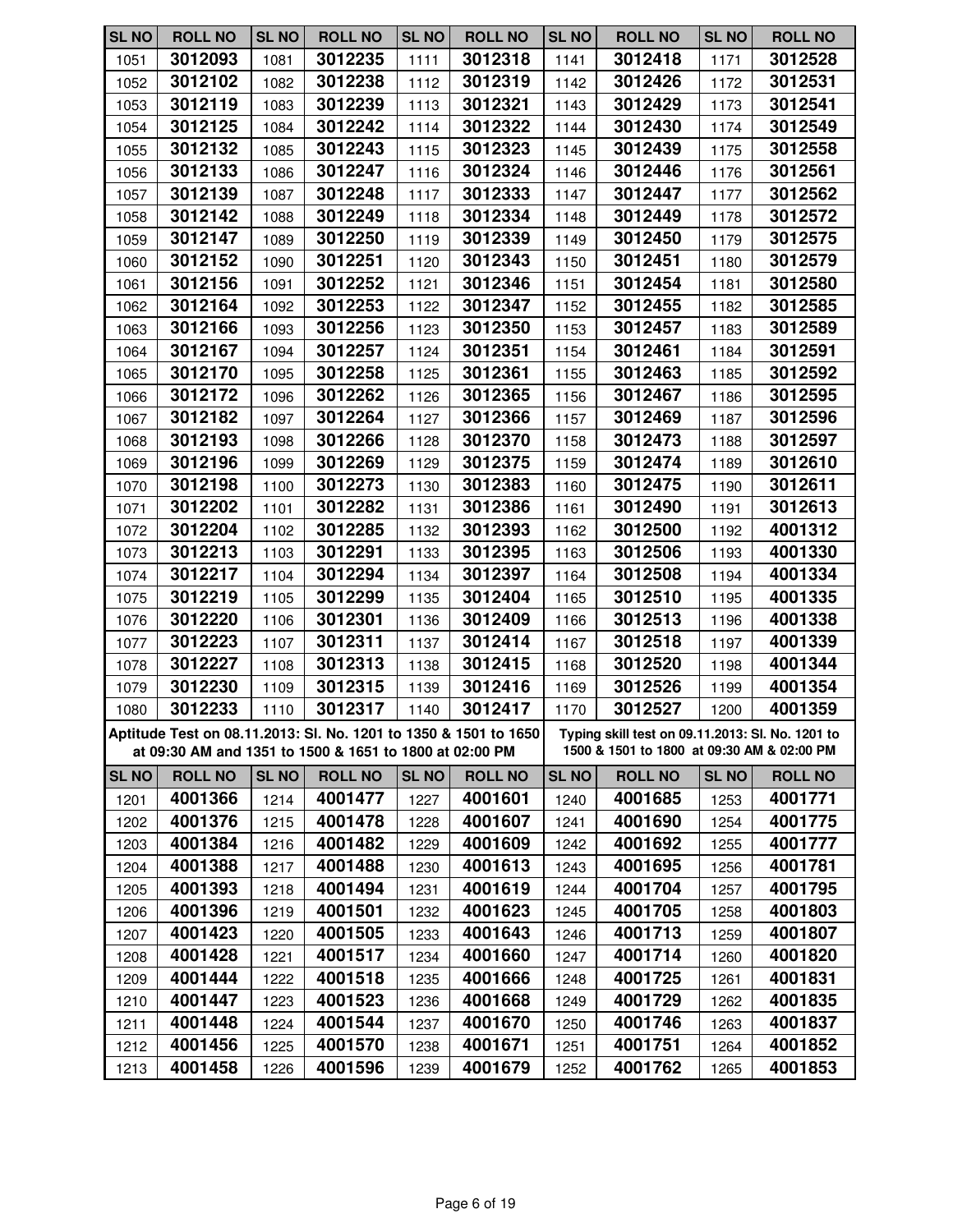| <b>SL NO</b> | <b>ROLL NO</b> | <b>SL NO</b> | <b>ROLL NO</b> | <b>SL NO</b> | <b>ROLL NO</b> | <b>SL NO</b> | <b>ROLL NO</b> | <b>SL NO</b> | <b>ROLL NO</b> |
|--------------|----------------|--------------|----------------|--------------|----------------|--------------|----------------|--------------|----------------|
| 1266         | 4001858        | 1311         | 4002165        | 1356         | 4002518        | 1401         | 4002895        | 1446         | 4003260        |
| 1267         | 4001862        | 1312         | 4002185        | 1357         | 4002519        | 1402         | 4002896        | 1447         | 4003268        |
| 1268         | 4001871        | 1313         | 4002210        | 1358         | 4002523        | 1403         | 4002905        | 1448         | 4003271        |
| 1269         | 4001872        | 1314         | 4002212        | 1359         | 4002545        | 1404         | 4002916        | 1449         | 4003273        |
| 1270         | 4001875        | 1315         | 4002213        | 1360         | 4002550        | 1405         | 4002917        | 1450         | 4003276        |
| 1271         | 4001887        | 1316         | 4002215        | 1361         | 4002554        | 1406         | 4002919        | 1451         | 4003304        |
| 1272         | 4001895        | 1317         | 4002226        | 1362         | 4002585        | 1407         | 4002921        | 1452         | 4003306        |
| 1273         | 4001896        | 1318         | 4002228        | 1363         | 4002593        | 1408         | 4002924        | 1453         | 4003315        |
| 1274         | 4001898        | 1319         | 4002249        | 1364         | 4002597        | 1409         | 4002925        | 1454         | 4003320        |
| 1275         | 4001899        | 1320         | 4002256        | 1365         | 4002610        | 1410         | 4002926        | 1455         | 4003327        |
| 1276         | 4001908        | 1321         | 4002265        | 1366         | 4002618        | 1411         | 4002963        | 1456         | 4003328        |
| 1277         | 4001911        | 1322         | 4002276        | 1367         | 4002623        | 1412         | 4002989        | 1457         | 4003336        |
| 1278         | 4001915        | 1323         | 4002283        | 1368         | 4002632        | 1413         | 4003003        | 1458         | 4003338        |
| 1279         | 4001919        | 1324         | 4002312        | 1369         | 4002641        | 1414         | 4003015        | 1459         | 4003367        |
| 1280         | 4001922        | 1325         | 4002313        | 1370         | 4002660        | 1415         | 4003035        | 1460         | 4003372        |
| 1281         | 4001923        | 1326         | 4002315        | 1371         | 4002676        | 1416         | 4003040        | 1461         | 4003382        |
| 1282         | 4001924        | 1327         | 4002318        | 1372         | 4002683        | 1417         | 4003042        | 1462         | 4003390        |
| 1283         | 4001932        | 1328         | 4002319        | 1373         | 4002686        | 1418         | 4003044        | 1463         | 4003396        |
| 1284         | 4001934        | 1329         | 4002331        | 1374         | 4002687        | 1419         | 4003073        | 1464         | 4003400        |
| 1285         | 4001935        | 1330         | 4002333        | 1375         | 4002689        | 1420         | 4003074        | 1465         | 4003409        |
| 1286         | 4001949        | 1331         | 4002338        | 1376         | 4002692        | 1421         | 4003075        | 1466         | 4003411        |
| 1287         | 4001951        | 1332         | 4002340        | 1377         | 4002695        | 1422         | 4003077        | 1467         | 4003420        |
| 1288         | 4001952        | 1333         | 4002350        | 1378         | 4002726        | 1423         | 4003082        | 1468         | 4003445        |
| 1289         | 4001953        | 1334         | 4002358        | 1379         | 4002728        | 1424         | 4003110        | 1469         | 4003456        |
| 1290         | 4001981        | 1335         | 4002361        | 1380         | 4002739        | 1425         | 4003111        | 1470         | 4003464        |
| 1291         | 4001983        | 1336         | 4002362        | 1381         | 4002748        | 1426         | 4003118        | 1471         | 4003466        |
| 1292         | 4002007        | 1337         | 4002366        | 1382         | 4002750        | 1427         | 4003127        | 1472         | 4003506        |
| 1293         | 4002023        | 1338         | 4002371        | 1383         | 4002751        | 1428         | 4003128        | 1473         | 4003520        |
| 1294         | 4002024        | 1339         | 4002374        | 1384         | 4002760        | 1429         | 4003134        | 1474         | 4003526        |
| 1295         | 4002026        | 1340         | 4002393        | 1385         | 4002766        | 1430         | 4003145        | 1475         | 4003540        |
| 1296         | 4002029        | 1341         | 4002398        | 1386         | 4002772        | 1431         | 4003157        | 1476         | 4003553        |
| 1297         | 4002044        | 1342         | 4002413        | 1387         | 4002773        | 1432         | 4003158        | 1477         | 4003557        |
| 1298         | 4002045        | 1343         | 4002420        | 1388         | 4002775        | 1433         | 4003164        | 1478         | 4003559        |
| 1299         | 4002067        | 1344         | 4002454        | 1389         | 4002777        | 1434         | 4003167        | 1479         | 4003569        |
| 1300         | 4002078        | 1345         | 4002456        | 1390         | 4002781        | 1435         | 4003169        | 1480         | 4003571        |
| 1301         | 4002079        | 1346         | 4002459        | 1391         | 4002785        | 1436         | 4003172        | 1481         | 4003578        |
| 1302         | 4002081        | 1347         | 4002470        | 1392         | 4002795        | 1437         | 4003175        | 1482         | 4003579        |
| 1303         | 4002093        | 1348         | 4002477        | 1393         | 4002828        | 1438         | 4003210        | 1483         | 4003580        |
| 1304         | 4002097        | 1349         | 4002480        | 1394         | 4002837        | 1439         | 4003220        | 1484         | 4003582        |
| 1305         | 4002119        | 1350         | 4002489        | 1395         | 4002845        | 1440         | 4003221        | 1485         | 4003589        |
| 1306         | 4002122        | 1351         | 4002497        | 1396         | 4002861        | 1441         | 4003223        | 1486         | 4003606        |
| 1307         | 4002123        | 1352         | 4002498        | 1397         | 4002871        | 1442         | 4003237        | 1487         | 4003626        |
| 1308         | 4002127        | 1353         | 4002500        | 1398         | 4002875        | 1443         | 4003239        | 1488         | 4003638        |
| 1309         | 4002134        | 1354         | 4002505        | 1399         | 4002879        | 1444         | 4003240        | 1489         | 4003661        |
| 1310         | 4002161        | 1355         | 4002508        | 1400         | 4002883        | 1445         | 4003241        | 1490         | 4003675        |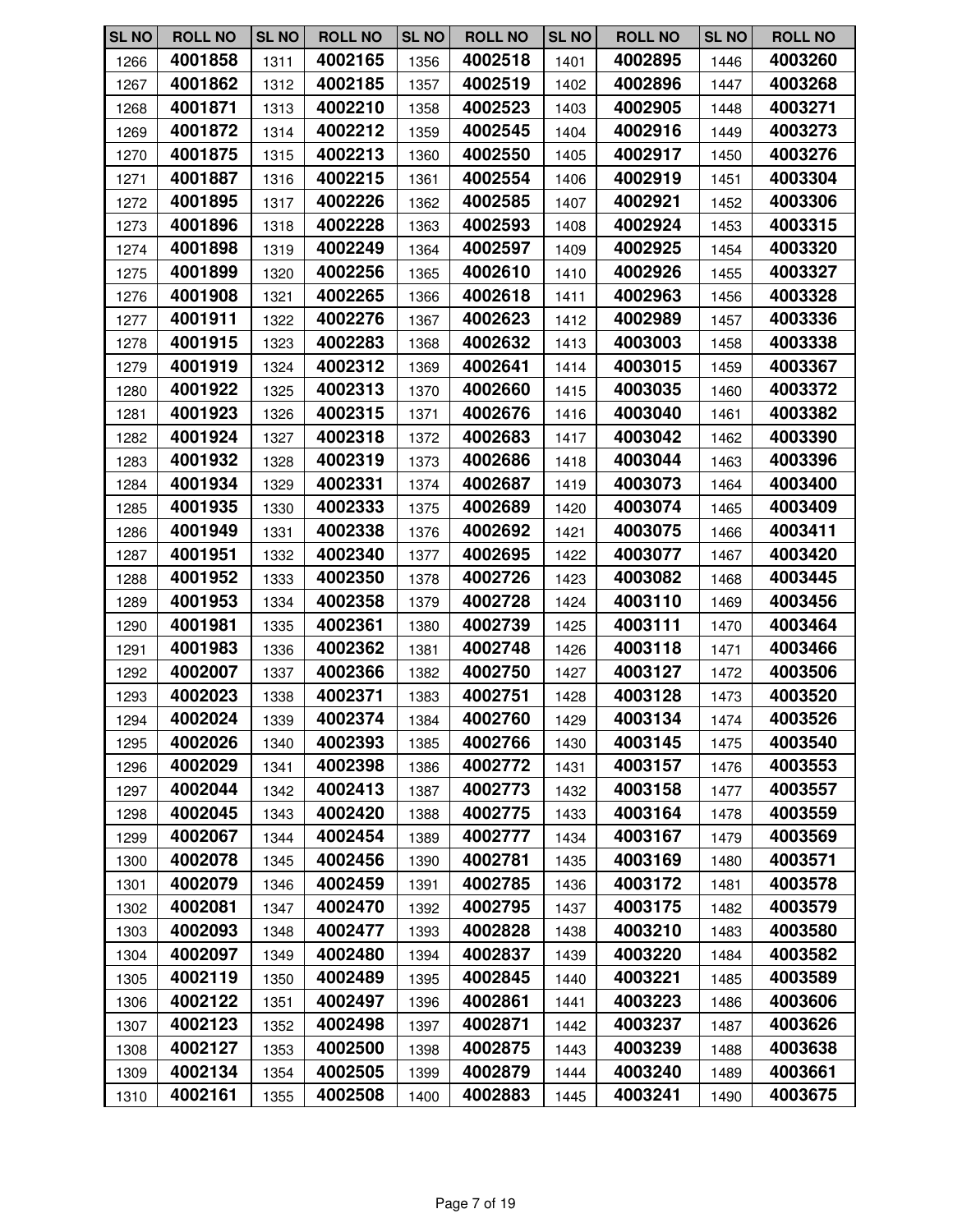| <b>SL NO</b> | <b>ROLL NO</b> | <b>SL NO</b> | <b>ROLL NO</b> | <b>SL NO</b> | <b>ROLL NO</b> | <b>SL NO</b> | <b>ROLL NO</b> | <b>SL NO</b> | <b>ROLL NO</b> |
|--------------|----------------|--------------|----------------|--------------|----------------|--------------|----------------|--------------|----------------|
| 1491         | 4003676        | 1536         | 4003975        | 1581         | 4004233        | 1626         | 4004565        | 1671         | 4004871        |
| 1492         | 4003681        | 1537         | 4003979        | 1582         | 4004234        | 1627         | 4004566        | 1672         | 4004876        |
| 1493         | 4003682        | 1538         | 4003996        | 1583         | 4004249        | 1628         | 4004575        | 1673         | 4004878        |
| 1494         | 4003685        | 1539         | 4003997        | 1584         | 4004251        | 1629         | 4004576        | 1674         | 4004884        |
| 1495         | 4003688        | 1540         | 4004005        | 1585         | 4004264        | 1630         | 4004593        | 1675         | 4004886        |
| 1496         | 4003696        | 1541         | 4004010        | 1586         | 4004266        | 1631         | 4004599        | 1676         | 4004888        |
| 1497         | 4003698        | 1542         | 4004022        | 1587         | 4004290        | 1632         | 4004613        | 1677         | 4004910        |
| 1498         | 4003705        | 1543         | 4004023        | 1588         | 4004293        | 1633         | 4004627        | 1678         | 4004912        |
| 1499         | 4003733        | 1544         | 4004037        | 1589         | 4004303        | 1634         | 4004641        | 1679         | 4004914        |
| 1500         | 4003755        | 1545         | 4004043        | 1590         | 4004308        | 1635         | 4004645        | 1680         | 4004927        |
| 1501         | 4003758        | 1546         | 4004045        | 1591         | 4004313        | 1636         | 4004649        | 1681         | 4004933        |
| 1502         | 4003759        | 1547         | 4004047        | 1592         | 4004323        | 1637         | 4004650        | 1682         | 4004934        |
| 1503         | 4003760        | 1548         | 4004053        | 1593         | 4004336        | 1638         | 4004676        | 1683         | 4004937        |
| 1504         | 4003763        | 1549         | 4004057        | 1594         | 4004338        | 1639         | 4004716        | 1684         | 4004939        |
| 1505         | 4003779        | 1550         | 4004060        | 1595         | 4004360        | 1640         | 4004717        | 1685         | 4004942        |
| 1506         | 4003780        | 1551         | 4004071        | 1596         | 4004367        | 1641         | 4004719        | 1686         | 4004943        |
| 1507         | 4003781        | 1552         | 4004083        | 1597         | 4004370        | 1642         | 4004741        | 1687         | 4004946        |
| 1508         | 4003787        | 1553         | 4004085        | 1598         | 4004378        | 1643         | 4004742        | 1688         | 4004948        |
| 1509         | 4003798        | 1554         | 4004088        | 1599         | 4004384        | 1644         | 4004753        | 1689         | 4004961        |
| 1510         | 4003801        | 1555         | 4004090        | 1600         | 4004390        | 1645         | 4004760        | 1690         | 4004965        |
| 1511         | 4003802        | 1556         | 4004096        | 1601         | 4004391        | 1646         | 4004771        | 1691         | 4004966        |
| 1512         | 4003810        | 1557         | 4004109        | 1602         | 4004393        | 1647         | 4004774        | 1692         | 4004975        |
| 1513         | 4003813        | 1558         | 4004115        | 1603         | 4004401        | 1648         | 4004782        | 1693         | 4004980        |
| 1514         | 4003814        | 1559         | 4004116        | 1604         | 4004403        | 1649         | 4004796        | 1694         | 4004981        |
| 1515         | 4003816        | 1560         | 4004117        | 1605         | 4004424        | 1650         | 4004800        | 1695         | 4004984        |
| 1516         | 4003817        | 1561         | 4004124        | 1606         | 4004445        | 1651         | 4004802        | 1696         | 4004985        |
| 1517         | 4003830        | 1562         | 4004128        | 1607         | 4004451        | 1652         | 4004804        | 1697         | 4004986        |
| 1518         | 4003847        | 1563         | 4004139        | 1608         | 4004455        | 1653         | 4004807        | 1698         | 4004989        |
| 1519         | 4003851        | 1564         | 4004143        | 1609         | 4004461        | 1654         | 4004818        | 1699         | 4004992        |
| 1520         | 4003858        | 1565         | 4004144        | 1610         | 4004476        | 1655         | 4004819        | 1700         | 4004993        |
| 1521         | 4003860        | 1566         | 4004151        | 1611         | 4004485        | 1656         | 4004820        | 1701         | 4004995        |
| 1522         | 4003864        | 1567         | 4004154        | 1612         | 4004486        | 1657         | 4004823        | 1702         | 4005000        |
| 1523         | 4003876        | 1568         | 4004160        | 1613         | 4004491        | 1658         | 4004826        | 1703         | 4005001        |
| 1524         | 4003877        | 1569         | 4004164        | 1614         | 4004492        | 1659         | 4004827        | 1704         | 4005004        |
| 1525         | 4003880        | 1570         | 4004171        | 1615         | 4004509        | 1660         | 4004829        | 1705         | 4005007        |
| 1526         | 4003895        | 1571         | 4004175        | 1616         | 4004511        | 1661         | 4004832        | 1706         | 4005008        |
| 1527         | 4003898        | 1572         | 4004178        | 1617         | 4004523        | 1662         | 4004835        | 1707         | 4005009        |
| 1528         | 4003904        | 1573         | 4004183        | 1618         | 4004526        | 1663         | 4004837        | 1708         | 4005013        |
| 1529         | 4003911        | 1574         | 4004186        | 1619         | 4004534        | 1664         | 4004851        | 1709         | 4005014        |
| 1530         | 4003917        | 1575         | 4004189        | 1620         | 4004535        | 1665         | 4004856        | 1710         | 4005017        |
| 1531         | 4003919        | 1576         | 4004192        | 1621         | 4004537        | 1666         | 4004857        | 1711         | 4005018        |
| 1532         | 4003920        | 1577         | 4004205        | 1622         | 4004551        | 1667         | 4004859        | 1712         | 4005019        |
| 1533         | 4003928        | 1578         | 4004207        | 1623         | 4004553        | 1668         | 4004861        | 1713         | 4005021        |
| 1534         | 4003953        | 1579         | 4004214        | 1624         | 4004559        | 1669         | 4004862        | 1714         | 4005022        |
| 1535         | 4003969        | 1580         | 4004231        | 1625         | 4004563        | 1670         | 4004869        | 1715         | 4005023        |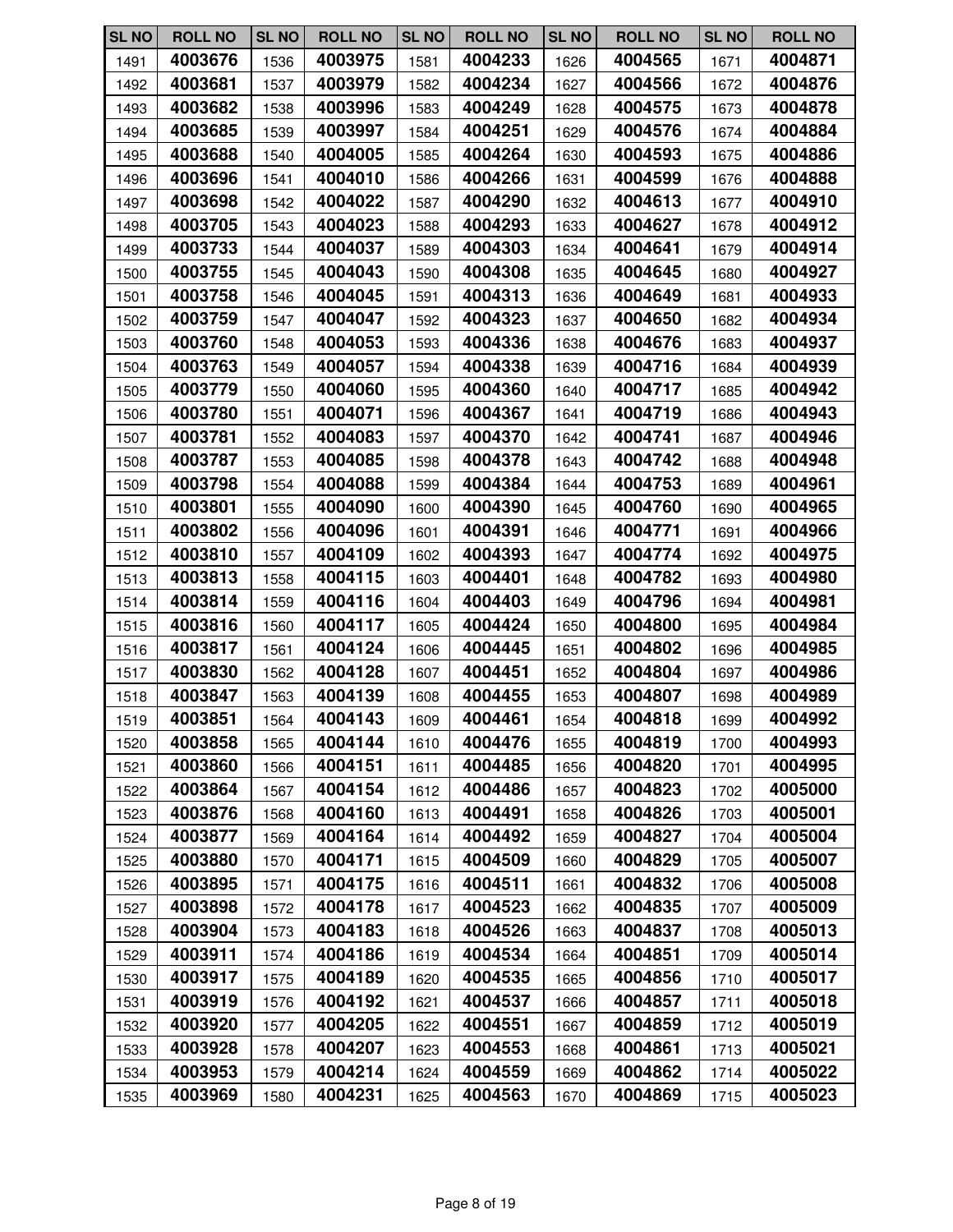| <b>SL NO</b> | <b>ROLL NO</b>                                                   | <b>SL NO</b> | <b>ROLL NO</b>                           | <b>SL NO</b> | <b>ROLL NO</b> | <b>SL NO</b> | <b>ROLL NO</b>                                                                                 | <b>SL NO</b> | <b>ROLL NO</b> |
|--------------|------------------------------------------------------------------|--------------|------------------------------------------|--------------|----------------|--------------|------------------------------------------------------------------------------------------------|--------------|----------------|
| 1716         | 4005036                                                          | 1733         | 4005132                                  | 1750         | 4005251        | 1767         | 4005300                                                                                        | 1784         | 4005382        |
| 1717         | 4005041                                                          | 1734         | 4005141                                  | 1751         | 4005253        | 1768         | 4005301                                                                                        | 1785         | 4005387        |
| 1718         | 4005047                                                          | 1735         | 4005147                                  | 1752         | 4005254        | 1769         | 4005303                                                                                        | 1786         | 4005393        |
| 1719         | 4005065                                                          | 1736         | 4005150                                  | 1753         | 4005255        | 1770         | 4005308                                                                                        | 1787         | 4005399        |
| 1720         | 4005070                                                          | 1737         | 4005152                                  | 1754         | 4005256        | 1771         | 4005312                                                                                        | 1788         | 4005421        |
| 1721         | 4005076                                                          | 1738         | 4005157                                  | 1755         | 4005260        | 1772         | 4005313                                                                                        | 1789         | 4005444        |
| 1722         | 4005083                                                          | 1739         | 4005159                                  | 1756         | 4005264        | 1773         | 4005318                                                                                        | 1790         | 4005448        |
| 1723         | 4005090                                                          | 1740         | 4005164                                  | 1757         | 4005269        | 1774         | 4005319                                                                                        | 1791         | 4005450        |
| 1724         | 4005098                                                          | 1741         | 4005168                                  | 1758         | 4005284        | 1775         | 4005320                                                                                        | 1792         | 4005451        |
| 1725         | 4005100                                                          | 1742         | 4005177                                  | 1759         | 4005288        | 1776         | 4005321                                                                                        | 1793         | 4005453        |
| 1726         | 4005103                                                          | 1743         | 4005183                                  | 1760         | 4005289        | 1777         | 4005341                                                                                        | 1794         | 4005460        |
| 1727         | 4005104                                                          | 1744         | 4005207                                  | 1761         | 4005292        | 1778         | 4005349                                                                                        | 1795         | 4005461        |
| 1728         | 4005106                                                          | 1745         | 4005214                                  | 1762         | 4005293        | 1779         | 4005359                                                                                        | 1796         | 4005464        |
| 1729         | 4005109                                                          | 1746         | 4005217                                  | 1763         | 4005294        | 1780         | 4005363                                                                                        | 1797         | 4005472        |
| 1730         | 4005113                                                          | 1747         | 4005227                                  | 1764         | 4005297        | 1781         | 4005368                                                                                        | 1798         | 4005477        |
| 1731         | 4005119                                                          | 1748         | 4005240                                  | 1765         | 4005298        | 1782         | 4005372                                                                                        | 1799         | 4005483        |
| 1732         | 4005131                                                          | 1749         | 4005241                                  | 1766         | 4005299        | 1783         | 4005375                                                                                        | 1800         | 4005488        |
|              | Aptitude Test on 09.11.2013: SI. No. 1801 to 1950 & 2101 to 2190 |              | at 09:30 AM and 1951 to 2100 at 02:00 PM |              |                |              | Typing skill test on 10.11.2013: Sl. No. 1801 to<br>2100 & 2101 to 2190 at 09:30 AM & 02:00 PM |              |                |
| <b>SL NO</b> | <b>ROLL NO</b>                                                   | <b>SL NO</b> | <b>ROLL NO</b>                           | <b>SL NO</b> | <b>ROLL NO</b> | <b>SL NO</b> | <b>ROLL NO</b>                                                                                 | <b>SL NO</b> | <b>ROLL NO</b> |
| 1801         | 4005490                                                          | 1826         | 4005682                                  | 1851         | 4005845        | 1876         | 4006080                                                                                        | 1901         | 4006212        |
| 1802         | 4005508                                                          | 1827         | 4005687                                  | 1852         | 4005846        | 1877         | 4006088                                                                                        | 1902         | 4006215        |
| 1803         | 4005515                                                          | 1828         | 4005689                                  | 1853         | 4005860        | 1878         | 4006089                                                                                        | 1903         | 4006225        |
| 1804         | 4005521                                                          | 1829         | 4005694                                  | 1854         | 4005886        | 1879         | 4006091                                                                                        | 1904         | 4006226        |
| 1805         | 4005535                                                          | 1830         | 4005699                                  | 1855         | 4005892        | 1880         | 4006110                                                                                        | 1905         | 4006227        |
| 1806         | 4005545                                                          | 1831         | 4005700                                  | 1856         | 4005895        | 1881         | 4006115                                                                                        | 1906         | 4006228        |
| 1807         | 4005546                                                          | 1832         | 4005701                                  | 1857         | 4005896        | 1882         | 4006123                                                                                        | 1907         | 4006235        |
| 1808         | 4005553                                                          | 1833         | 4005713                                  | 1858         | 4005903        | 1883         | 4006133                                                                                        | 1908         | 4006237        |
| 1809         | 4005559                                                          | 1834         | 4005724                                  | 1859         | 4005907        | 1884         | 4006146                                                                                        | 1909         | 4006238        |
| 1810         | 4005574                                                          | 1835         | 4005729                                  | 1860         | 4005911        | 1885         | 4006147                                                                                        | 1910         | 4006243        |
| 1811         | 4005587                                                          | 1836         | 4005730                                  | 1861         | 4005925        | 1886         | 4006151                                                                                        | 1911         | 4006246        |
| 1812         | 4005593                                                          | 1837         | 4005732                                  | 1862         | 4005942        | 1887         | 4006156                                                                                        | 1912         | 4006249        |
| 1813         | 4005594                                                          | 1838         | 4005738                                  | 1863         | 4005954        | 1888         | 4006158                                                                                        | 1913         | 4006252        |
| 1814         | 4005596                                                          | 1839         | 4005741                                  | 1864         | 4005957        | 1889         | 4006166                                                                                        | 1914         | 4006256        |
| 1815         | 4005608                                                          | 1840         | 4005742                                  | 1865         | 4005958        | 1890         | 4006168                                                                                        | 1915         | 4006264        |
| 1816         | 4005612                                                          | 1841         | 4005750                                  | 1866         | 4005978        | 1891         | 4006175                                                                                        | 1916         | 4006268        |
| 1817         | 4005623                                                          | 1842         | 4005751                                  | 1867         | 4005996        | 1892         | 4006180                                                                                        | 1917         | 4006271        |
| 1818         | 4005629                                                          | 1843         | 4005752                                  | 1868         | 4006001        | 1893         | 4006183                                                                                        | 1918         | 4006292        |
| 1819         | 4005634                                                          | 1844         | 4005768                                  | 1869         | 4006017        | 1894         | 4006189                                                                                        | 1919         | 4006294        |
| 1820         | 4005636                                                          | 1845         | 4005776                                  | 1870         | 4006034        | 1895         | 4006190                                                                                        | 1920         | 4006298        |
| 1821         | 4005641                                                          | 1846         | 4005782                                  | 1871         | 4006038        | 1896         | 4006193                                                                                        | 1921         | 4006301        |
| 1822         | 4005643                                                          | 1847         | 4005799                                  | 1872         | 4006039        | 1897         | 4006195                                                                                        | 1922         | 4006317        |
| 1823         | 4005655                                                          | 1848         | 4005802                                  | 1873         | 4006056        | 1898         | 4006200                                                                                        | 1923         | 4006318        |
| 1824         | 4005667                                                          | 1849         | 4005821                                  | 1874         | 4006057        | 1899         | 4006203                                                                                        | 1924         | 4006328        |
| 1825         | 4005677                                                          | 1850         | 4005842                                  | 1875         | 4006076        | 1900         | 4006211                                                                                        | 1925         | 4006337        |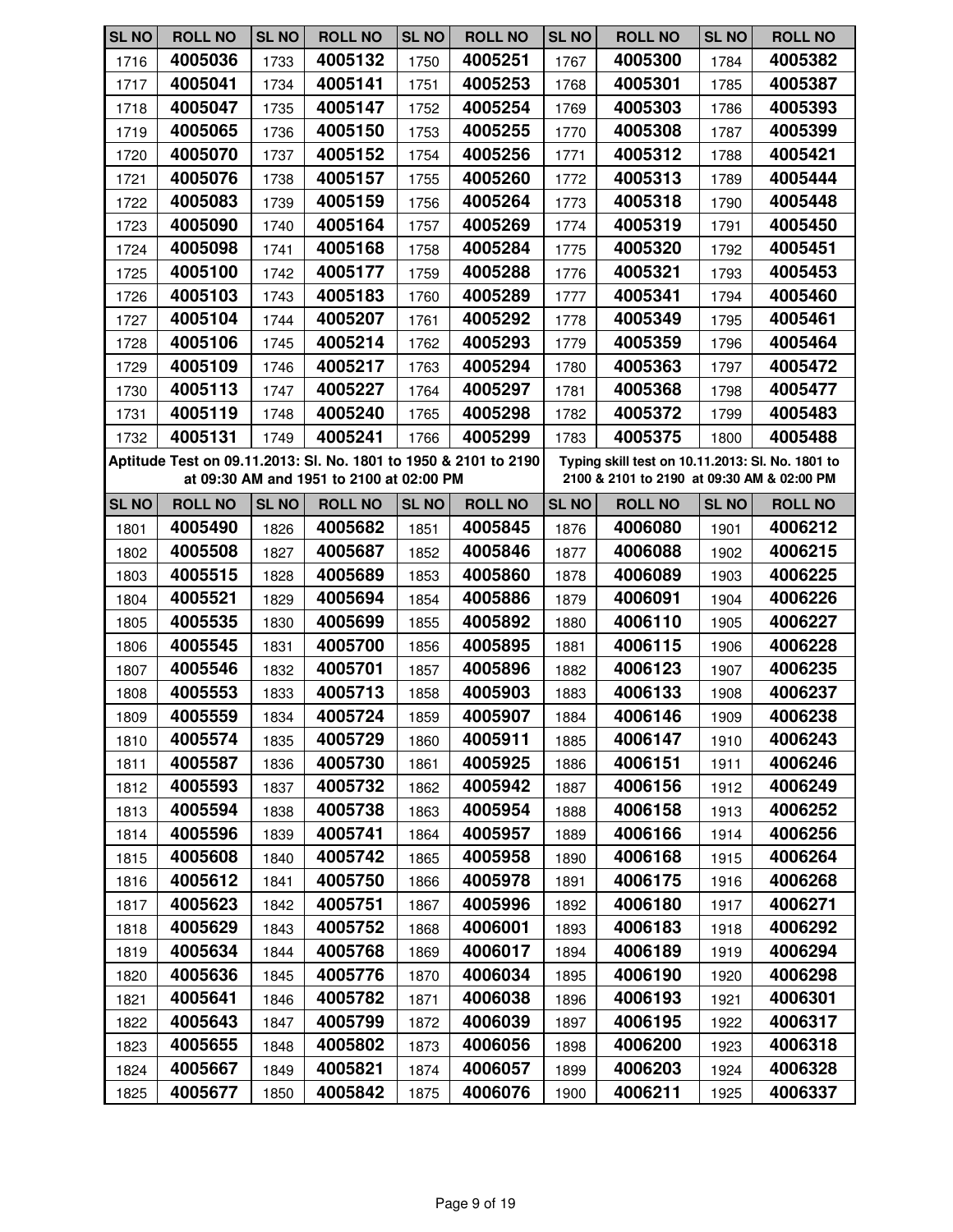| <b>SL NO</b> | <b>ROLL NO</b> | <b>SL NO</b> | <b>ROLL NO</b> | <b>SL NO</b> | <b>ROLL NO</b> | <b>SL NO</b> | <b>ROLL NO</b> | <b>SL NO</b> | <b>ROLL NO</b> |
|--------------|----------------|--------------|----------------|--------------|----------------|--------------|----------------|--------------|----------------|
| 1926         | 4006338        | 1971         | 4006514        | 2016         | 4006789        | 2061         | 4007004        | 2106         | 4007413        |
| 1927         | 4006340        | 1972         | 4006515        | 2017         | 4006796        | 2062         | 4007015        | 2107         | 4007443        |
| 1928         | 4006341        | 1973         | 4006516        | 2018         | 4006811        | 2063         | 4007017        | 2108         | 4007449        |
| 1929         | 4006352        | 1974         | 4006518        | 2019         | 4006814        | 2064         | 4007032        | 2109         | 4007457        |
| 1930         | 4006355        | 1975         | 4006519        | 2020         | 4006823        | 2065         | 4007035        | 2110         | 4007474        |
| 1931         | 4006358        | 1976         | 4006520        | 2021         | 4006844        | 2066         | 4007054        | 2111         | 4007482        |
| 1932         | 4006366        | 1977         | 4006526        | 2022         | 4006852        | 2067         | 4007062        | 2112         | 4007508        |
| 1933         | 4006368        | 1978         | 4006530        | 2023         | 4006854        | 2068         | 4007070        | 2113         | 4007517        |
| 1934         | 4006371        | 1979         | 4006545        | 2024         | 4006862        | 2069         | 4007072        | 2114         | 4007519        |
| 1935         | 4006374        | 1980         | 4006546        | 2025         | 4006868        | 2070         | 4007096        | 2115         | 4007520        |
| 1936         | 4006377        | 1981         | 4006549        | 2026         | 4006871        | 2071         | 4007104        | 2116         | 4007548        |
| 1937         | 4006381        | 1982         | 4006551        | 2027         | 4006876        | 2072         | 4007106        | 2117         | 4007587        |
| 1938         | 4006382        | 1983         | 4006554        | 2028         | 4006877        | 2073         | 4007128        | 2118         | 4007603        |
| 1939         | 4006383        | 1984         | 4006559        | 2029         | 4006881        | 2074         | 4007138        | 2119         | 4007604        |
| 1940         | 4006385        | 1985         | 4006560        | 2030         | 4006884        | 2075         | 4007143        | 2120         | 4007609        |
| 1941         | 4006389        | 1986         | 4006563        | 2031         | 4006891        | 2076         | 4007145        | 2121         | 4007616        |
| 1942         | 4006390        | 1987         | 4006569        | 2032         | 4006893        | 2077         | 4007148        | 2122         | 4007620        |
| 1943         | 4006393        | 1988         | 4006577        | 2033         | 4006898        | 2078         | 4007149        | 2123         | 4007623        |
| 1944         | 4006399        | 1989         | 4006579        | 2034         | 4006907        | 2079         | 4007152        | 2124         | 4007635        |
| 1945         | 4006401        | 1990         | 4006613        | 2035         | 4006923        | 2080         | 4007153        | 2125         | 4007668        |
| 1946         | 4006402        | 1991         | 4006622        | 2036         | 4006928        | 2081         | 4007154        | 2126         | 4007679        |
| 1947         | 4006404        | 1992         | 4006626        | 2037         | 4006929        | 2082         | 4007156        | 2127         | 4007681        |
| 1948         | 4006405        | 1993         | 4006630        | 2038         | 4006930        | 2083         | 4007158        | 2128         | 4007682        |
| 1949         | 4006416        | 1994         | 4006636        | 2039         | 4006931        | 2084         | 4007175        | 2129         | 4007687        |
| 1950         | 4006420        | 1995         | 4006643        | 2040         | 4006934        | 2085         | 4007177        | 2130         | 4007688        |
| 1951         | 4006424        | 1996         | 4006651        | 2041         | 4006936        | 2086         | 4007178        | 2131         | 4007689        |
| 1952         | 4006435        | 1997         | 4006662        | 2042         | 4006939        | 2087         | 4007216        | 2132         | 4007692        |
| 1953         | 4006437        | 1998         | 4006663        | 2043         | 4006944        | 2088         | 4007233        | 2133         | 4007693        |
| 1954         | 4006443        | 1999         | 4006688        | 2044         | 4006945        | 2089         | 4007235        | 2134         | 4007705        |
| 1955         | 4006448        | 2000         | 4006702        | 2045         | 4006946        | 2090         | 4007280        | 2135         | 4007709        |
| 1956         | 4006451        | 2001         | 4006725        | 2046         | 4006947        | 2091         | 4007281        | 2136         | 4007711        |
| 1957         | 4006453        | 2002         | 4006727        | 2047         | 4006954        | 2092         | 4007293        | 2137         | 4007714        |
| 1958         | 4006454        | 2003         | 4006739        | 2048         | 4006972        | 2093         | 4007300        | 2138         | 4007728        |
| 1959         | 4006455        | 2004         | 4006746        | 2049         | 4006974        | 2094         | 4007305        | 2139         | 4007735        |
| 1960         | 4006458        | 2005         | 4006750        | 2050         | 4006976        | 2095         | 4007314        | 2140         | 4007736        |
| 1961         | 4006466        | 2006         | 4006752        | 2051         | 4006978        | 2096         | 4007319        | 2141         | 4007757        |
| 1962         | 4006467        | 2007         | 4006760        | 2052         | 4006979        | 2097         | 4007320        | 2142         | 4007760        |
| 1963         | 4006468        | 2008         | 4006762        | 2053         | 4006983        | 2098         | 4007322        | 2143         | 4007765        |
| 1964         | 4006474        | 2009         | 4006775        | 2054         | 4006984        | 2099         | 4007324        | 2144         | 4007774        |
| 1965         | 4006489        | 2010         | 4006777        | 2055         | 4006985        | 2100         | 4007328        | 2145         | 4007775        |
| 1966         | 4006501        | 2011         | 4006778        | 2056         | 4006987        | 2101         | 4007329        | 2146         | 4007806        |
| 1967         | 4006507        | 2012         | 4006780        | 2057         | 4006991        | 2102         | 4007367        | 2147         | 4007807        |
| 1968         | 4006509        | 2013         | 4006782        | 2058         | 4006994        | 2103         | 4007369        | 2148         | 4007809        |
| 1969         | 4006510        | 2014         | 4006787        | 2059         | 4007000        | 2104         | 4007378        | 2149         | 4007810        |
| 1970         | 4006512        | 2015         | 4006788        | 2060         | 4007002        | 2105         | 4007389        | 2150         | 4007812        |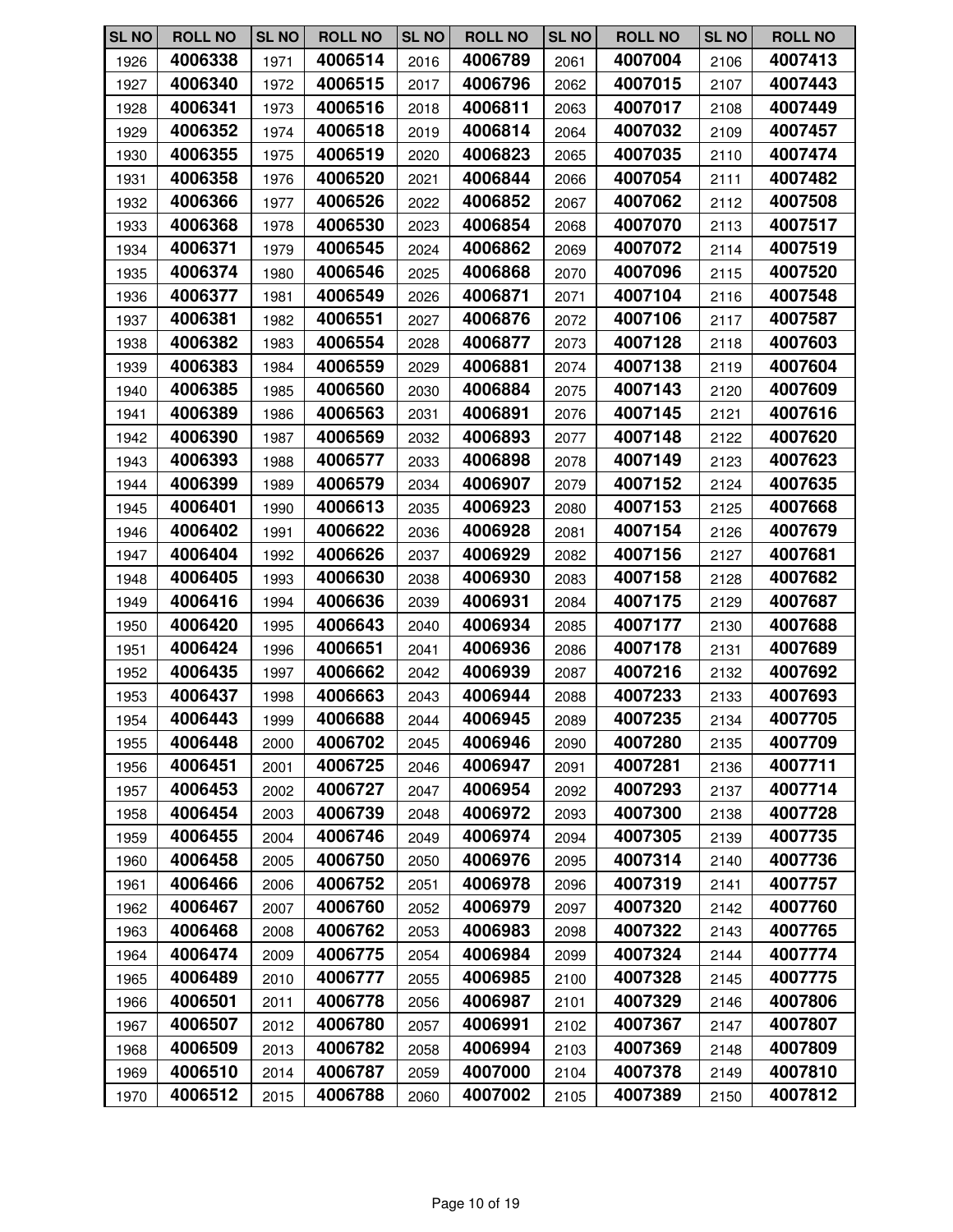| <b>SL NO</b>                                                      | <b>ROLL NO</b> | <b>SL NO</b> | <b>ROLL NO</b> | <b>SL NO</b> | <b>ROLL NO</b>                    | <b>SL NO</b> | <b>ROLL NO</b>                                                                             | <b>SL NO</b> | <b>ROLL NO</b> |  |  |
|-------------------------------------------------------------------|----------------|--------------|----------------|--------------|-----------------------------------|--------------|--------------------------------------------------------------------------------------------|--------------|----------------|--|--|
| 2151                                                              | 4007828        | 2159         | 4007873        | 2167         | 4007912                           | 2175         | 4007947                                                                                    | 2183         | 4008013        |  |  |
| 2152                                                              | 4007834        | 2160         | 4007882        | 2168         | 4007913                           | 2176         | 4007950                                                                                    | 2184         | 4008022        |  |  |
| 2153                                                              | 4007848        | 2161         | 4007885        | 2169         | 4007915                           | 2177         | 4007952                                                                                    | 2185         | 4008034        |  |  |
| 2154                                                              | 4007850        | 2162         | 4007887        | 2170         | 4007924                           | 2178         | 4007958                                                                                    | 2186         | 6011110        |  |  |
| 2155                                                              | 4007852        | 2163         | 4007890        | 2171         | 4007927                           | 2179         | 4007959                                                                                    | 2187         | 8008081        |  |  |
| 2156                                                              | 4007853        | 2164         | 4007895        | 2172         | 4007928                           | 2180         | 4007965                                                                                    | 2188         | 8008084        |  |  |
| 2157                                                              | 4007857        | 2165         | 4007901        | 2173         | 4007936                           | 2181         | 4007986                                                                                    | 2189         | 8008099        |  |  |
| 2158                                                              | 4007871        | 2166         | 4007909        | 2174         | 4007938                           | 2182         | 4007994                                                                                    | 2190         | 8008103        |  |  |
|                                                                   |                |              |                |              |                                   |              | TOTAL : TWO THOUSAND ONE HUNDRED AND NINETY ONLY                                           |              |                |  |  |
|                                                                   |                |              |                |              | <b>Typing Skill Test Only</b>     |              |                                                                                            |              |                |  |  |
| Typing skill test on 10.11.2013: SI. No. 2191 to 2295 at 02:00 PM |                |              |                |              |                                   |              |                                                                                            |              |                |  |  |
| <b>SL NO</b>                                                      | <b>ROLL NO</b> | <b>SL NO</b> | <b>ROLL NO</b> | <b>SL NO</b> | <b>ROLL NO</b>                    | <b>SL NO</b> | <b>ROLL NO</b>                                                                             | <b>SL NO</b> | <b>ROLL NO</b> |  |  |
| 2191                                                              | 1000380        | 2212         | 2212684*       | 2233         | 3011708                           | 2254         | 3012443                                                                                    | 2275         | 4006732*       |  |  |
| 2192                                                              | 1000523        | 2213         | 2212685*       | 2234         | 3011767                           | 2255         | 3012456                                                                                    | 2276         | 4007661        |  |  |
| 2193                                                              | 1000670        | 2214         | 2212686*       | 2235         | 3011782                           | 2256         | 3012497                                                                                    | 2277         | 4212627*       |  |  |
| 2194                                                              | 1001032        | 2215         | 2212687*       | 2236         | 3011808                           | 2257         | 3012503                                                                                    | 2278         | 4212630*       |  |  |
| 2195                                                              | 1212623*       | 2216         | 3011127        | 2237         | 3011842                           | 2258         | 3012517                                                                                    | 2279         | 4212632*       |  |  |
| 2196                                                              | 1312626*       | 2217         | 3011174        | 2238         | 3011888                           | 2259         | 3012521                                                                                    | 2280         | 4212634*       |  |  |
| 2197                                                              | 2008609        | 2218         | 3011203        | 2239         | 3011891                           | 2260         | 3012551                                                                                    | 2281         | 4212635*       |  |  |
| 2198                                                              | 2009387        | 2219         | 3011221        | 2240         | 3011898                           | 2261         | 3012566                                                                                    | 2282         | 4212637*       |  |  |
| 2199                                                              | 2009808        | 2220         | 3011232        | 2241         | 3011967                           | 2262         | 3012582                                                                                    | 2283         | 4212638*       |  |  |
| 2200                                                              | 2009960*       | 2221         | 3011236        | 2242         | 3011974                           | 2263         | 3012609                                                                                    | 2284         | 4212639*       |  |  |
| 2201                                                              | 2010271*       | 2222         | 3011257        | 2243         | 3012029                           | 2264         | 3212689*                                                                                   | 2285         | 4212644*       |  |  |
| 2202                                                              | 2010364        | 2223         | 3011279        | 2244         | 3012044                           | 2265         | 4001761                                                                                    | 2286         | 4212646*       |  |  |
| 2203                                                              | 2010366        | 2224         | 3011342        | 2245         | 3012060                           | 2266         | 4001832                                                                                    | 2287         | 4212652*       |  |  |
| 2204                                                              | 2010371        | 2225         | 3011364        | 2246         | 3012071                           | 2267         | 4001997                                                                                    | 2288         | 4212661*       |  |  |
| 2205                                                              | 2010405        | 2226         | 3011412        | 2247         | 3012157                           | 2268         | 4004417*                                                                                   | 2289         | 4212662*       |  |  |
| 2206                                                              | 2010529        | 2227         | 3011472        | 2248         | 3012162                           | 2269         | 4004987                                                                                    | 2290         | 4212667*       |  |  |
| 2207                                                              | 2010607        | 2228         | 3011553        | 2249         | 3012165                           | 2270         | 4005624                                                                                    | 2291         | 4212670*       |  |  |
| 2208                                                              | 2010975        | 2229         | 3011616        | 2250         | 3012332                           | 2271         | 4006125                                                                                    | 2292         | 4212672*       |  |  |
| 2209                                                              | 2212676*       | 2230         | 3011652        | 2251         | 3012345                           | 2272         | 4006231*                                                                                   | 2293         | 4212673*       |  |  |
| 2210                                                              | 2212677*       | 2231         | 3011661        | 2252         | 3012373                           | 2273         | 4006339*                                                                                   | 2294         | 4212690*       |  |  |
| 2211                                                              | 2212678*       | 2232         | 3011669        | 2253         | 3012378                           | 2274         | 4006413*                                                                                   | 2295         | 5001293        |  |  |
|                                                                   |                |              |                |              | TOTAL : ONE HUNDRED AND FIVE ONLY |              |                                                                                            |              |                |  |  |
|                                                                   |                |              |                |              | <b>Aptitude Test Only</b>         |              |                                                                                            |              |                |  |  |
|                                                                   |                |              |                |              |                                   |              | Aptitude Test on 09.11.2013: Sl. No. 2296 to 2355 at 09:30 AM and 2356 to 2505 at 02:00 PM |              |                |  |  |
| <b>SL NO</b>                                                      | <b>ROLL NO</b> | <b>SL NO</b> | <b>ROLL NO</b> | <b>SL NO</b> | <b>ROLL NO</b>                    | <b>SL NO</b> | <b>ROLL NO</b>                                                                             | <b>SL NO</b> | <b>ROLL NO</b> |  |  |
| 2296                                                              | 1000004        | 2306         | 1000048        | 2316         | 1000077                           | 2326         | 1000134                                                                                    | 2336         | 1000166        |  |  |
| 2297                                                              | 1000009        | 2307         | 1000050        | 2317         | 1000081                           | 2327         | 1000135                                                                                    | 2337         | 1000169        |  |  |
| 2298                                                              | 1000012        | 2308         | 1000053        | 2318         | 1000097                           | 2328         | 1000137                                                                                    | 2338         | 1000173        |  |  |
| 2299                                                              | 1000014        | 2309         | 1000054        | 2319         | 1000103                           | 2329         | 1000139                                                                                    | 2339         | 1000187        |  |  |
| 2300                                                              | 1000015        | 2310         | 1000058        | 2320         | 1000105                           | 2330         | 1000141                                                                                    | 2340         | 1000189        |  |  |
| 2301                                                              | 1000019        | 2311         | 1000061        | 2321         | 1000108                           | 2331         | 1000150                                                                                    | 2341         | 1000194        |  |  |
| 2302                                                              | 1000023        | 2312         | 1000065        | 2322         | 1000110                           | 2332         | 1000155                                                                                    | 2342         | 1000195        |  |  |
| 2303                                                              | 1000024        | 2313         | 1000066        | 2323         | 1000112                           | 2333         | 1000157                                                                                    | 2343         | 1000196        |  |  |
| 2304                                                              | 1000039        | 2314         | 1000067        | 2324         | 1000120                           | 2334         | 1000159                                                                                    | 2344         | 1000197        |  |  |
| 2305                                                              | 1000042        | 2315         | 1000073        | 2325         | 1000129                           | 2335         | 1000165                                                                                    | 2345         | 1000200        |  |  |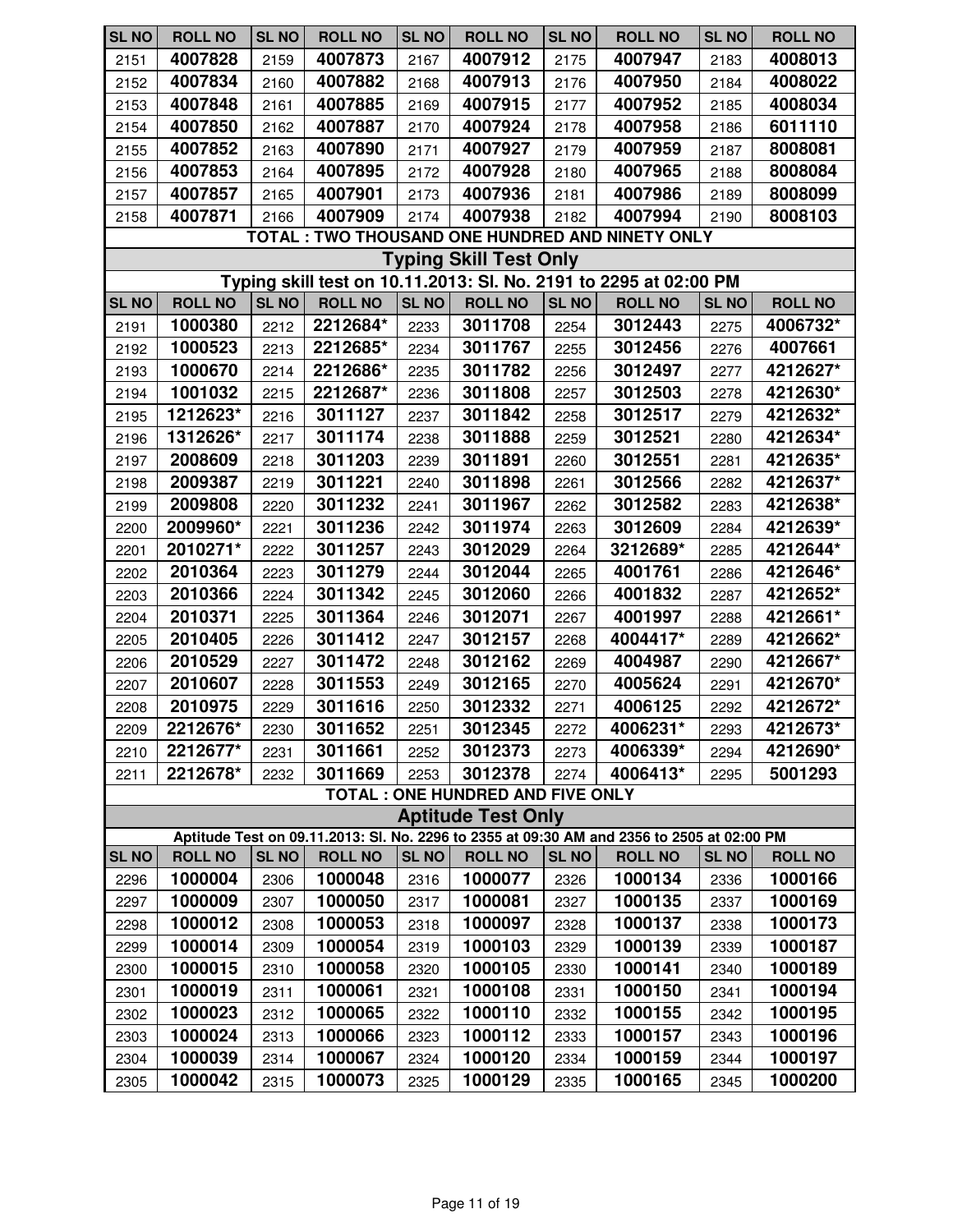| <b>SL NO</b> | <b>ROLL NO</b> | <b>SL NO</b> | <b>ROLL NO</b> | <b>SL NO</b> | <b>ROLL NO</b> | <b>SL NO</b> | <b>ROLL NO</b>                                                                                               | <b>SL NO</b> | <b>ROLL NO</b> |
|--------------|----------------|--------------|----------------|--------------|----------------|--------------|--------------------------------------------------------------------------------------------------------------|--------------|----------------|
| 2346         | 1000206        | 2378         | 1000330        | 2410         | 1000497        | 2442         | 1000640                                                                                                      | 2474         | 1000804        |
| 2347         | 1000207        | 2379         | 1000340        | 2411         | 1000505        | 2443         | 1000648                                                                                                      | 2475         | 1000807        |
| 2348         | 1000209        | 2380         | 1000342        | 2412         | 1000507        | 2444         | 1000649                                                                                                      | 2476         | 1000813        |
| 2349         | 1000210        | 2381         | 1000349        | 2413         | 1000508        | 2445         | 1000651                                                                                                      | 2477         | 1000820        |
| 2350         | 1000218        | 2382         | 1000351        | 2414         | 1000511        | 2446         | 1000663                                                                                                      | 2478         | 1000840        |
| 2351         | 1000221        | 2383         | 1000357        | 2415         | 1000514        | 2447         | 1000664                                                                                                      | 2479         | 1000844        |
| 2352         | 1000222        | 2384         | 1000368        | 2416         | 1000516        | 2448         | 1000665                                                                                                      | 2480         | 1000849        |
| 2353         | 1000223        | 2385         | 1000369        | 2417         | 1000525        | 2449         | 1000666                                                                                                      | 2481         | 1000853        |
| 2354         | 1000234        | 2386         | 1000371        | 2418         | 1000529        | 2450         | 1000673                                                                                                      | 2482         | 1000864        |
| 2355         | 1000237        | 2387         | 1000376        | 2419         | 1000536        | 2451         | 1000674                                                                                                      | 2483         | 1000868        |
| 2356         | 1000241        | 2388         | 1000381        | 2420         | 1000538        | 2452         | 1000679                                                                                                      | 2484         | 1000871        |
| 2357         | 1000244        | 2389         | 1000388        | 2421         | 1000550        | 2453         | 1000701                                                                                                      | 2485         | 1000873        |
| 2358         | 1000245        | 2390         | 1000390        | 2422         | 1000552        | 2454         | 1000705                                                                                                      | 2486         | 1000875        |
| 2359         | 1000253        | 2391         | 1000392        | 2423         | 1000554        | 2455         | 1000709                                                                                                      | 2487         | 1000876        |
| 2360         | 1000254        | 2392         | 1000403        | 2424         | 1000557        | 2456         | 1000713                                                                                                      | 2488         | 1000880        |
| 2361         | 1000257        | 2393         | 1000404        | 2425         | 1000565        | 2457         | 1000715                                                                                                      | 2489         | 1000889        |
| 2362         | 1000262        | 2394         | 1000418        | 2426         | 1000576        | 2458         | 1000724                                                                                                      | 2490         | 1000892        |
| 2363         | 1000263        | 2395         | 1000423        | 2427         | 1000578        | 2459         | 1000725                                                                                                      | 2491         | 1000895        |
| 2364         | 1000267        | 2396         | 1000425        | 2428         | 1000579        | 2460         | 1000732                                                                                                      | 2492         | 1000897        |
| 2365         | 1000271        | 2397         | 1000426        | 2429         | 1000590        | 2461         | 1000733                                                                                                      | 2493         | 1000903        |
| 2366         | 1000277        | 2398         | 1000431        | 2430         | 1000597        | 2462         | 1000745                                                                                                      | 2494         | 1000916        |
| 2367         | 1000278        | 2399         | 1000438        | 2431         | 1000601        | 2463         | 1000749                                                                                                      | 2495         | 1000918        |
| 2368         | 1000285        | 2400         | 1000440        | 2432         | 1000609        | 2464         | 1000750                                                                                                      | 2496         | 1000919        |
| 2369         | 1000286        | 2401         | 1000445        | 2433         | 1000614        | 2465         | 1000752                                                                                                      | 2497         | 1000927        |
| 2370         | 1000290        | 2402         | 1000454        | 2434         | 1000617        | 2466         | 1000758                                                                                                      | 2498         | 1000932        |
| 2371         | 1000298        | 2403         | 1000460        | 2435         | 1000619        | 2467         | 1000763                                                                                                      | 2499         | 1000933        |
| 2372         | 1000305        | 2404         | 1000465        | 2436         | 1000621        | 2468         | 1000764                                                                                                      | 2500         | 1000935        |
| 2373         | 1000306        | 2405         | 1000473        | 2437         | 1000622        | 2469         | 1000765                                                                                                      | 2501         | 1000941        |
| 2374         | 1000313        | 2406         | 1000486        | 2438         | 1000623        | 2470         | 1000783                                                                                                      | 2502         | 1000951        |
| 2375         | 1000315        | 2407         | 1000487        | 2439         | 1000624        | 2471         | 1000787                                                                                                      | 2503         | 1000954        |
| 2376         | 1000319        | 2408         | 1000490        | 2440         | 1000625        | 2472         | 1000802                                                                                                      | 2504         | 1000961        |
| 2377         | 1000324        | 2409         | 1000494        | 2441         | 1000627        | 2473         | 1000803                                                                                                      | 2505         | 1000966        |
|              |                |              |                |              | at 02:00 PM    |              | Aptitude Test on 11.11.2013: Sl. No. 2506 to 2655 & 2806 to 2955 at 09:30 AM and 2656 to 2805 & 2956 to 3105 |              |                |
| <b>SL NO</b> | <b>ROLL NO</b> | <b>SL NO</b> | <b>ROLL NO</b> | <b>SL NO</b> | <b>ROLL NO</b> | <b>SL NO</b> | <b>ROLL NO</b>                                                                                               | <b>SL NO</b> | <b>ROLL NO</b> |
| 2506         | 1000971        | 2516         | 1001038        | 2526         | 1001075        | 2536         | 1001135                                                                                                      | 2546         | 1001211        |
| 2507         | 1000984        | 2517         | 1001046        | 2527         | 1001079        | 2537         | 1001160                                                                                                      | 2547         | 1001212        |
| 2508         | 1000987        | 2518         | 1001052        | 2528         | 1001090        | 2538         | 1001163                                                                                                      | 2548         | 1001214        |
| 2509         | 1000988        | 2519         | 1001053        | 2529         | 1001100        | 2539         | 1001174                                                                                                      | 2549         | 1001215        |
| 2510         | 1000995        | 2520         | 1001055        | 2530         | 1001104        | 2540         | 1001178                                                                                                      | 2550         | 1001217        |
| 2511         | 1000996        | 2521         | 1001056        | 2531         | 1001107        | 2541         | 1001184                                                                                                      | 2551         | 1001220        |
| 2512         | 1000997        | 2522         | 1001066        | 2532         | 1001110        | 2542         | 1001192                                                                                                      | 2552         | 1001223        |
| 2513         | 1001007        | 2523         | 1001067        | 2533         | 1001115        | 2543         | 1001196                                                                                                      | 2553         | 1001225        |
| 2514         | 1001008        | 2524         | 1001068        | 2534         | 1001121        | 2544         | 1001199                                                                                                      | 2554         | 1001230        |
| 2515         | 1001029        | 2525         | 1001069        | 2535         | 1001127        | 2545         | 1001200                                                                                                      | 2555         | 1001234        |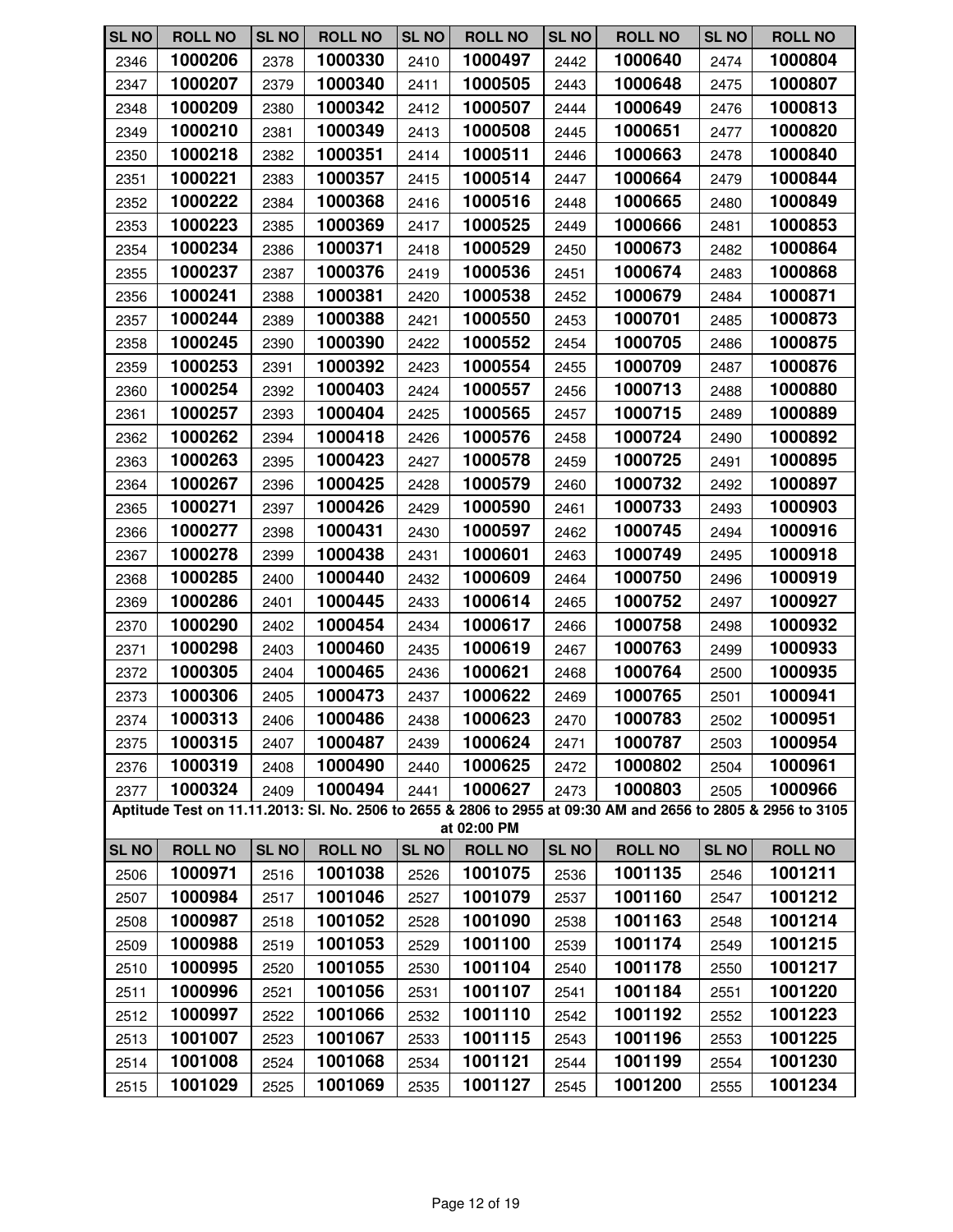| <b>SL NO</b> | <b>ROLL NO</b> | <b>SL NO</b> | <b>ROLL NO</b> | <b>SL NO</b> | <b>ROLL NO</b> | <b>SL NO</b> | <b>ROLL NO</b> | <b>SL NO</b> | <b>ROLL NO</b> |
|--------------|----------------|--------------|----------------|--------------|----------------|--------------|----------------|--------------|----------------|
| 2556         | 1001239        | 2601         | 2008480        | 2646         | 2009048        | 2691         | 2009665        | 2736         | 2010149        |
| 2557         | 1001249        | 2602         | 2008482        | 2647         | 2009076        | 2692         | 2009666        | 2737         | 2010163        |
| 2558         | 1001251        | 2603         | 2008487        | 2648         | 2009091        | 2693         | 2009683        | 2738         | 2010183        |
| 2559         | 1001252        | 2604         | 2008499        | 2649         | 2009100        | 2694         | 2009697        | 2739         | 2010196        |
| 2560         | 1001259        | 2605         | 2008539        | 2650         | 2009112        | 2695         | 2009704        | 2740         | 2010251        |
| 2561         | 1001265        | 2606         | 2008543        | 2651         | 2009128        | 2696         | 2009715        | 2741         | 2010259        |
| 2562         | 1001269        | 2607         | 2008545        | 2652         | 2009143        | 2697         | 2009731        | 2742         | 2010267        |
| 2563         | 1001276        | 2608         | 2008567        | 2653         | 2009170        | 2698         | 2009736        | 2743         | 2010268        |
| 2564         | 1001278        | 2609         | 2008576        | 2654         | 2009172        | 2699         | 2009754        | 2744         | 2010270        |
| 2565         | 1001279        | 2610         | 2008595        | 2655         | 2009176        | 2700         | 2009755        | 2745         | 2010276        |
| 2566         | 2008118        | 2611         | 2008602        | 2656         | 2009203        | 2701         | 2009770        | 2746         | 2010285        |
| 2567         | 2008125        | 2612         | 2008606        | 2657         | 2009225        | 2702         | 2009774        | 2747         | 2010291        |
| 2568         | 2008137        | 2613         | 2008619        | 2658         | 2009227        | 2703         | 2009788        | 2748         | 2010303        |
| 2569         | 2008165        | 2614         | 2008620        | 2659         | 2009272        | 2704         | 2009817        | 2749         | 2010319        |
| 2570         | 2008173        | 2615         | 2008622        | 2660         | 2009294        | 2705         | 2009818        | 2750         | 2010339        |
| 2571         | 2008182        | 2616         | 2008631        | 2661         | 2009296        | 2706         | 2009820        | 2751         | 2010343        |
| 2572         | 2008191        | 2617         | 2008649        | 2662         | 2009311        | 2707         | 2009835        | 2752         | 2010345        |
| 2573         | 2008217        | 2618         | 2008651        | 2663         | 2009320        | 2708         | 2009858        | 2753         | 2010348        |
| 2574         | 2008228        | 2619         | 2008660        | 2664         | 2009329        | 2709         | 2009879        | 2754         | 2010370        |
| 2575         | 2008229        | 2620         | 2008682        | 2665         | 2009334        | 2710         | 2009882        | 2755         | 2010375        |
| 2576         | 2008258        | 2621         | 2008696        | 2666         | 2009340        | 2711         | 2009890        | 2756         | 2010399        |
| 2577         | 2008264        | 2622         | 2008707        | 2667         | 2009341        | 2712         | 2009914        | 2757         | 2010401        |
| 2578         | 2008269        | 2623         | 2008721        | 2668         | 2009353        | 2713         | 2009932        | 2758         | 2010403        |
| 2579         | 2008272        | 2624         | 2008722        | 2669         | 2009363        | 2714         | 2009953        | 2759         | 2010406        |
| 2580         | 2008277        | 2625         | 2008728        | 2670         | 2009368        | 2715         | 2009954        | 2760         | 2010426        |
| 2581         | 2008285        | 2626         | 2008745        | 2671         | 2009382        | 2716         | 2009955        | 2761         | 2010438        |
| 2582         | 2008286        | 2627         | 2008749        | 2672         | 2009390        | 2717         | 2009963        | 2762         | 2010443        |
| 2583         | 2008296        | 2628         | 2008757        | 2673         | 2009395        | 2718         | 2009974        | 2763         | 2010457        |
| 2584         | 2008303        | 2629         | 2008766        | 2674         | 2009398        | 2719         | 2009979        | 2764         | 2010460        |
| 2585         | 2008311        | 2630         | 2008810        | 2675         | 2009420        | 2720         | 2009980        | 2765         | 2010470        |
| 2586         | 2008312        | 2631         | 2008856        | 2676         | 2009423        | 2721         | 2009989        | 2766         | 2010474        |
| 2587         | 2008314        | 2632         | 2008860        | 2677         | 2009425        | 2722         | 2009993        | 2767         | 2010475        |
| 2588         | 2008340        | 2633         | 2008862        | 2678         | 2009432        | 2723         | 2010002        | 2768         | 2010509        |
| 2589         | 2008347        | 2634         | 2008873        | 2679         | 2009447        | 2724         | 2010024        | 2769         | 2010517        |
| 2590         | 2008354        | 2635         | 2008877        | 2680         | 2009455        | 2725         | 2010045        | 2770         | 2010536        |
| 2591         | 2008378        | 2636         | 2008894        | 2681         | 2009464        | 2726         | 2010057        | 2771         | 2010538        |
| 2592         | 2008379        | 2637         | 2008901        | 2682         | 2009467        | 2727         | 2010062        | 2772         | 2010551        |
| 2593         | 2008385        | 2638         | 2008911        | 2683         | 2009504        | 2728         | 2010078        | 2773         | 2010553        |
| 2594         | 2008386        | 2639         | 2008940        | 2684         | 2009529        | 2729         | 2010087        | 2774         | 2010573        |
| 2595         | 2008396        | 2640         | 2008948        | 2685         | 2009559        | 2730         | 2010102        | 2775         | 2010589        |
| 2596         | 2008399        | 2641         | 2008959        | 2686         | 2009563        | 2731         | 2010103        | 2776         | 2010593        |
| 2597         | 2008416        | 2642         | 2008961        | 2687         | 2009568        | 2732         | 2010107        | 2777         | 2010595        |
| 2598         | 2008428        | 2643         | 2008990        | 2688         | 2009609        | 2733         | 2010121        | 2778         | 2010601        |
| 2599         | 2008456        | 2644         | 2008991        | 2689         | 2009630        | 2734         | 2010123        | 2779         | 2010619        |
| 2600         | 2008478        | 2645         | 2008996        | 2690         | 2009644        | 2735         | 2010126        | 2780         | 2010650        |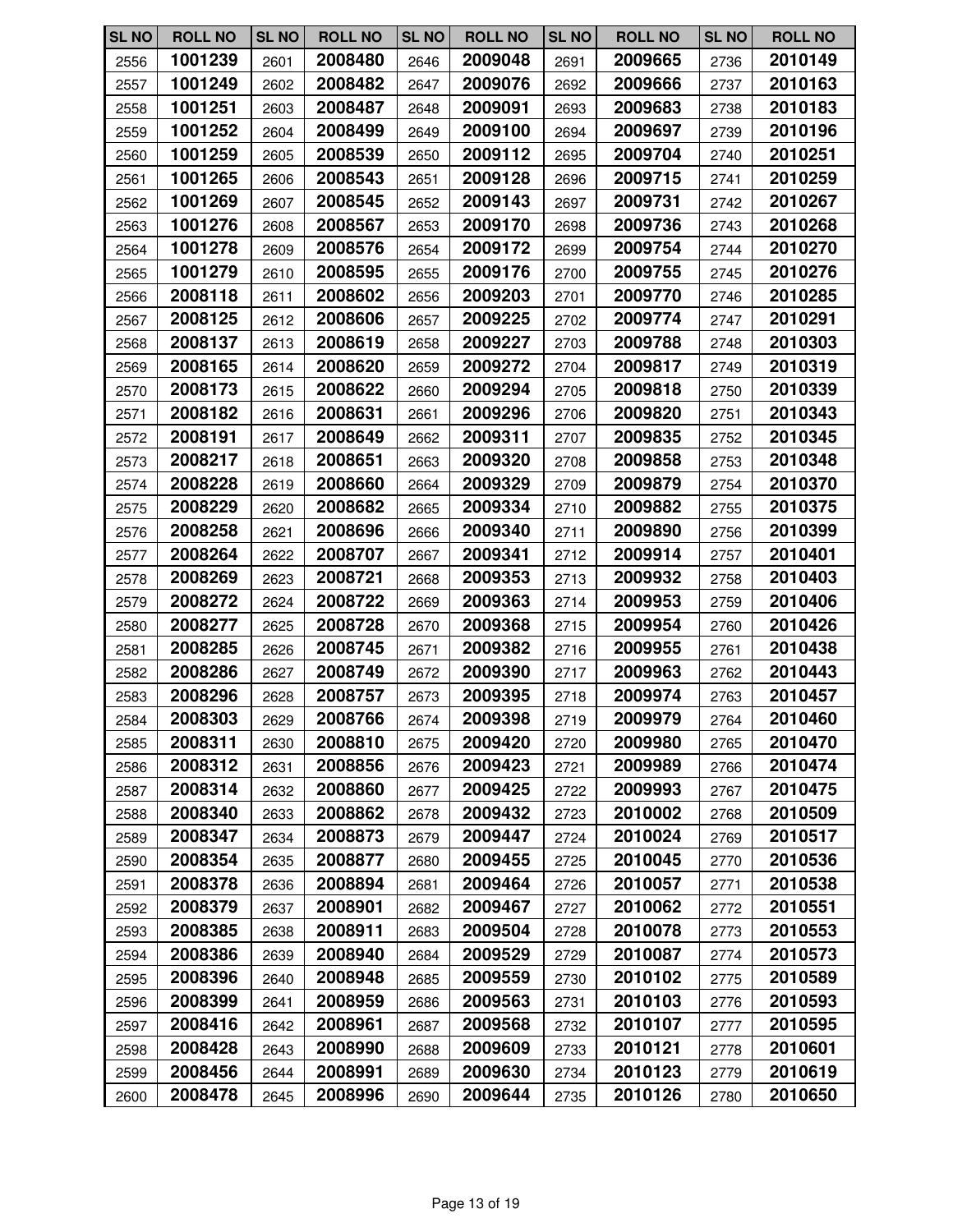| <b>SL NO</b> | <b>ROLL NO</b> | <b>SL NO</b> | <b>ROLL NO</b> | <b>SL NO</b> | <b>ROLL NO</b> | <b>SL NO</b> | <b>ROLL NO</b> | <b>SL NO</b> | <b>ROLL NO</b> |
|--------------|----------------|--------------|----------------|--------------|----------------|--------------|----------------|--------------|----------------|
| 2781         | 2010653        | 2826         | 4001340        | 2871         | 4001636        | 2916         | 4001905        | 2961         | 4002274        |
| 2782         | 2010656        | 2827         | 4001361        | 2872         | 4001638        | 2917         | 4001913        | 2962         | 4002279        |
| 2783         | 2010663        | 2828         | 4001362        | 2873         | 4001646        | 2918         | 4001914        | 2963         | 4002289        |
| 2784         | 2010670        | 2829         | 4001377        | 2874         | 4001651        | 2919         | 4001918        | 2964         | 4002295        |
| 2785         | 2010690        | 2830         | 4001382        | 2875         | 4001654        | 2920         | 4001928        | 2965         | 4002307        |
| 2786         | 2010708        | 2831         | 4001391        | 2876         | 4001658        | 2921         | 4001937        | 2966         | 4002310        |
| 2787         | 2010711        | 2832         | 4001392        | 2877         | 4001677        | 2922         | 4001957        | 2967         | 4002316        |
| 2788         | 2010717        | 2833         | 4001394        | 2878         | 4001680        | 2923         | 4001968        | 2968         | 4002321        |
| 2789         | 2010725        | 2834         | 4001397        | 2879         | 4001701        | 2924         | 4001994        | 2969         | 4002337        |
| 2790         | 2010754        | 2835         | 4001405        | 2880         | 4001707        | 2925         | 4001998        | 2970         | 4002347        |
| 2791         | 2010770        | 2836         | 4001409        | 2881         | 4001709        | 2926         | 4002002        | 2971         | 4002349        |
| 2792         | 2010787        | 2837         | 4001412        | 2882         | 4001711        | 2927         | 4002004        | 2972         | 4002353        |
| 2793         | 2010812        | 2838         | 4001414        | 2883         | 4001715        | 2928         | 4002014        | 2973         | 4002357        |
| 2794         | 2010818        | 2839         | 4001416        | 2884         | 4001726        | 2929         | 4002017        | 2974         | 4002359        |
| 2795         | 2010838        | 2840         | 4001429        | 2885         | 4001727        | 2930         | 4002025        | 2975         | 4002376        |
| 2796         | 2010853        | 2841         | 4001433        | 2886         | 4001730        | 2931         | 4002059        | 2976         | 4002378        |
| 2797         | 2010862        | 2842         | 4001436        | 2887         | 4001736        | 2932         | 4002082        | 2977         | 4002394        |
| 2798         | 2010864        | 2843         | 4001437        | 2888         | 4001738        | 2933         | 4002083        | 2978         | 4002396        |
| 2799         | 2010872        | 2844         | 4001439        | 2889         | 4001743        | 2934         | 4002086        | 2979         | 4002415        |
| 2800         | 2010887        | 2845         | 4001451        | 2890         | 4001744        | 2935         | 4002099        | 2980         | 4002416        |
| 2801         | 2010900        | 2846         | 4001459        | 2891         | 4001748        | 2936         | 4002102        | 2981         | 4002424        |
| 2802         | 2010906        | 2847         | 4001468        | 2892         | 4001752        | 2937         | 4002129        | 2982         | 4002433        |
| 2803         | 2010923        | 2848         | 4001469        | 2893         | 4001754        | 2938         | 4002132        | 2983         | 4002436        |
| 2804         | 2010947        | 2849         | 4001473        | 2894         | 4001758        | 2939         | 4002136        | 2984         | 4002448        |
| 2805         | 2010949        | 2850         | 4001475        | 2895         | 4001763        | 2940         | 4002144        | 2985         | 4002453        |
| 2806         | 2010950        | 2851         | 4001479        | 2896         | 4001772        | 2941         | 4002146        | 2986         | 4002457        |
| 2807         | 2010979        | 2852         | 4001481        | 2897         | 4001773        | 2942         | 4002151        | 2987         | 4002476        |
| 2808         | 2010982        | 2853         | 4001493        | 2898         | 4001776        | 2943         | 4002164        | 2988         | 4002479        |
| 2809         | 2010983        | 2854         | 4001495        | 2899         | 4001778        | 2944         | 4002168        | 2989         | 4002481        |
| 2810         | 2010985        | 2855         | 4001509        | 2900         | 4001782        | 2945         | 4002180        | 2990         | 4002492        |
| 2811         | 2010986        | 2856         | 4001510        | 2901         | 4001783        | 2946         | 4002187        | 2991         | 4002499        |
| 2812         | 2011022        | 2857         | 4001529        | 2902         | 4001786        | 2947         | 4002190        | 2992         | 4002506        |
| 2813         | 2011033        | 2858         | 4001531        | 2903         | 4001789        | 2948         | 4002194        | 2993         | 4002522        |
| 2814         | 2011058        | 2859         | 4001543        | 2904         | 4001799        | 2949         | 4002195        | 2994         | 4002532        |
| 2815         | 2011060        | 2860         | 4001548        | 2905         | 4001801        | 2950         | 4002197        | 2995         | 4002547        |
| 2816         | 2011064        | 2861         | 4001555        | 2906         | 4001804        | 2951         | 4002199        | 2996         | 4002556        |
| 2817         | 2011076        | 2862         | 4001568        | 2907         | 4001814        | 2952         | 4002201        | 2997         | 4002576        |
| 2818         | 2011079        | 2863         | 4001582        | 2908         | 4001841        | 2953         | 4002203        | 2998         | 4002580        |
| 2819         | 2011084        | 2864         | 4001597        | 2909         | 4001849        | 2954         | 4002209        | 2999         | 4002590        |
| 2820         | 3012279        | 2865         | 4001600        | 2910         | 4001869        | 2955         | 4002236        | 3000         | 4002594        |
| 2821         | 3012587        | 2866         | 4001610        | 2911         | 4001885        | 2956         | 4002239        | 3001         | 4002596        |
| 2822         | 4001310        | 2867         | 4001625        | 2912         | 4001888        | 2957         | 4002247        | 3002         | 4002604        |
| 2823         | 4001326        | 2868         | 4001626        | 2913         | 4001893        | 2958         | 4002258        | 3003         | 4002613        |
| 2824         | 4001327        | 2869         | 4001630        | 2914         | 4001900        | 2959         | 4002270        | 3004         | 4002622        |
| 2825         | 4001328        | 2870         | 4001633        | 2915         | 4001904        | 2960         | 4002272        | 3005         | 4002624        |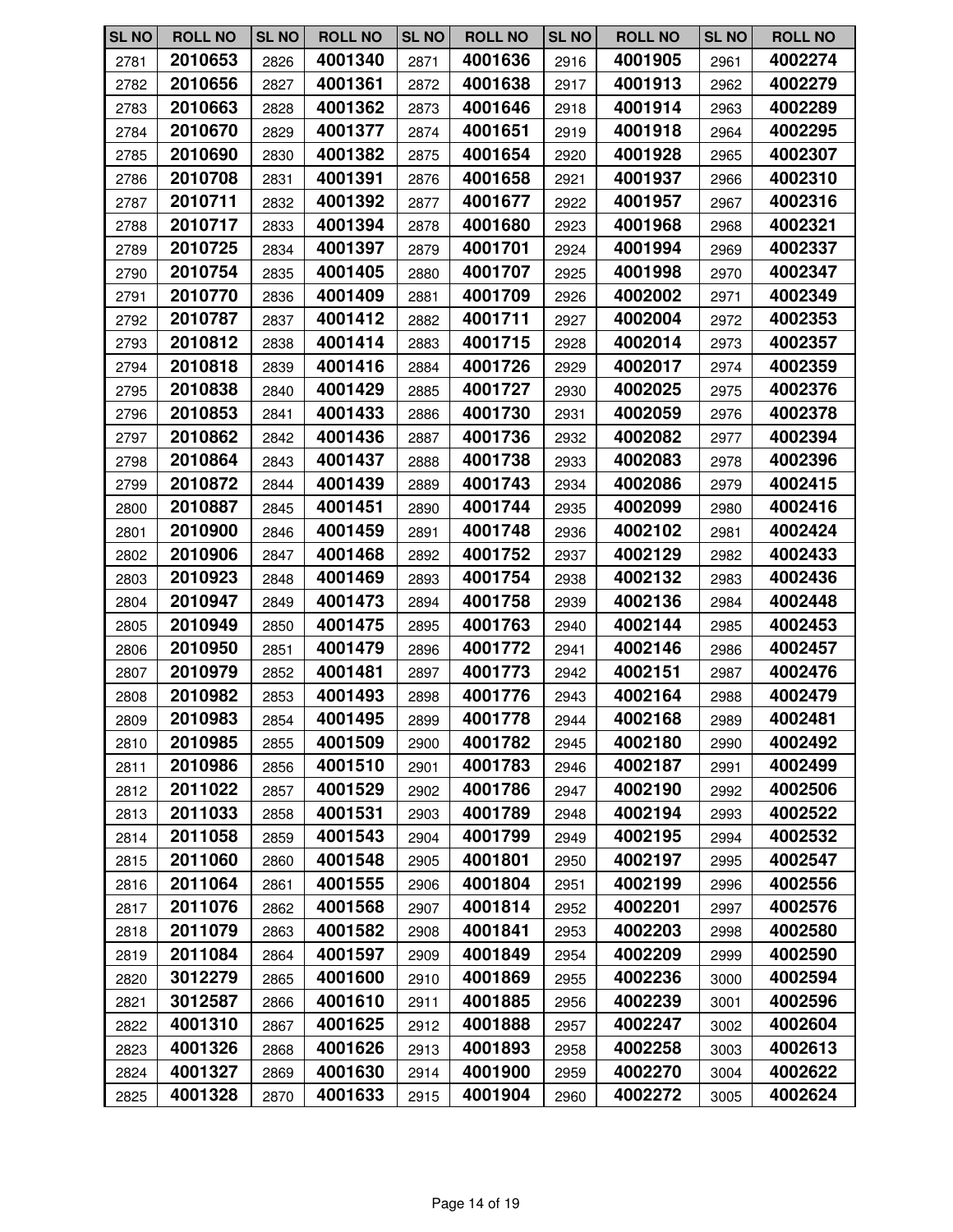| <b>SL NO</b>                                                                                                                | <b>ROLL NO</b> | <b>SL NO</b> | <b>ROLL NO</b> | <b>SL NO</b> | <b>ROLL NO</b> | <b>SL NO</b> | <b>ROLL NO</b> | <b>SL NO</b> | <b>ROLL NO</b> |
|-----------------------------------------------------------------------------------------------------------------------------|----------------|--------------|----------------|--------------|----------------|--------------|----------------|--------------|----------------|
| 3006                                                                                                                        | 4002640        | 3026         | 4002767        | 3046         | 4002897        | 3066         | 4003089        | 3086         | 4003253        |
| 3007                                                                                                                        | 4002642        | 3027         | 4002776        | 3047         | 4002920        | 3067         | 4003091        | 3087         | 4003261        |
| 3008                                                                                                                        | 4002646        | 3028         | 4002779        | 3048         | 4002922        | 3068         | 4003096        | 3088         | 4003270        |
| 3009                                                                                                                        | 4002654        | 3029         | 4002782        | 3049         | 4002934        | 3069         | 4003103        | 3089         | 4003282        |
| 3010                                                                                                                        | 4002655        | 3030         | 4002799        | 3050         | 4002941        | 3070         | 4003109        | 3090         | 4003288        |
| 3011                                                                                                                        | 4002672        | 3031         | 4002807        | 3051         | 4002945        | 3071         | 4003115        | 3091         | 4003293        |
| 3012                                                                                                                        | 4002678        | 3032         | 4002831        | 3052         | 4002947        | 3072         | 4003117        | 3092         | 4003294        |
| 3013                                                                                                                        | 4002680        | 3033         | 4002841        | 3053         | 4002948        | 3073         | 4003124        | 3093         | 4003296        |
| 3014                                                                                                                        | 4002681        | 3034         | 4002843        | 3054         | 4002960        | 3074         | 4003142        | 3094         | 4003303        |
| 3015                                                                                                                        | 4002688        | 3035         | 4002847        | 3055         | 4002978        | 3075         | 4003154        | 3095         | 4003323        |
| 3016                                                                                                                        | 4002694        | 3036         | 4002851        | 3056         | 4002990        | 3076         | 4003174        | 3096         | 4003330        |
| 3017                                                                                                                        | 4002698        | 3037         | 4002853        | 3057         | 4002993        | 3077         | 4003191        | 3097         | 4003355        |
| 3018                                                                                                                        | 4002699        | 3038         | 4002867        | 3058         | 4003012        | 3078         | 4003196        | 3098         | 4003362        |
| 3019                                                                                                                        | 4002710        | 3039         | 4002870        | 3059         | 4003038        | 3079         | 4003214        | 3099         | 4003366        |
| 3020                                                                                                                        | 4002715        | 3040         | 4002873        | 3060         | 4003061        | 3080         | 4003224        | 3100         | 4003379        |
| 3021                                                                                                                        | 4002731        | 3041         | 4002877        | 3061         | 4003069        | 3081         | 4003230        | 3101         | 4003387        |
| 3022                                                                                                                        | 4002732        | 3042         | 4002881        | 3062         | 4003078        | 3082         | 4003238        | 3102         | 4003389        |
| 3023                                                                                                                        | 4002733        | 3043         | 4002888        | 3063         | 4003079        | 3083         | 4003242        | 3103         | 4003405        |
| 3024                                                                                                                        | 4002738        | 3044         | 4002890        | 3064         | 4003081        | 3084         | 4003249        | 3104         | 4003428        |
| 3025                                                                                                                        | 4002746        | 3045         | 4002891        | 3065         | 4003087        | 3085         | 4003250        | 3105         | 4003433        |
| Aptitude Test on 12.11.2013: Sl. No. 3106 to 3255 & 3406 to 3555 at 09:30 AM and 3256 to 3405 & 3556 to 3705<br>at 02:00 PM |                |              |                |              |                |              |                |              |                |
| <b>SL NO</b>                                                                                                                | <b>ROLL NO</b> | <b>SL NO</b> | <b>ROLL NO</b> | <b>SL NO</b> | <b>ROLL NO</b> | <b>SL NO</b> | <b>ROLL NO</b> | <b>SL NO</b> | <b>ROLL NO</b> |
| 3106                                                                                                                        | 4003439        | 3126         | 4003618        | 3146         | 4003797        | 3166         | 4003908        | 3186         | 4004121        |
|                                                                                                                             |                |              |                |              |                |              |                |              |                |
| 3107                                                                                                                        | 4003440        | 3127         | 4003625        | 3147         | 4003803        | 3167         | 4003909        | 3187         | 4004127        |
| 3108                                                                                                                        | 4003449        | 3128         | 4003632        | 3148         | 4003808        | 3168         | 4003916        | 3188         | 4004135        |
| 3109                                                                                                                        | 4003462        | 3129         | 4003634        | 3149         | 4003811        | 3169         | 4003921        | 3189         | 4004142        |
| 3110                                                                                                                        | 4003465        | 3130         | 4003648        | 3150         | 4003822        | 3170         | 4003922        | 3190         | 4004145        |
| 3111                                                                                                                        | 4003467        | 3131         | 4003677        | 3151         | 4003824        | 3171         | 4003944        | 3191         | 4004150        |
| 3112                                                                                                                        | 4003469        | 3132         | 4003678        | 3152         | 4003841        | 3172         | 4003955        | 3192         | 4004153        |
| 3113                                                                                                                        | 4003470        | 3133         | 4003716        | 3153         | 4003845        | 3173         | 4003959        | 3193         | 4004156        |
| 3114                                                                                                                        | 4003480        | 3134         | 4003719        | 3154         | 4003857        | 3174         | 4003976        | 3194         | 4004168        |
| 3115                                                                                                                        | 4003492        | 3135         | 4003722        | 3155         | 4003859        | 3175         | 4003982        | 3195         | 4004170        |
| 3116                                                                                                                        | 4003493        | 3136         | 4003725        | 3156         | 4003869        | 3176         | 4004009        | 3196         | 4004179        |
| 3117                                                                                                                        | 4003496        | 3137         | 4003749        | 3157         | 4003873        | 3177         | 4004013        | 3197         | 4004181        |
| 3118                                                                                                                        | 4003515        | 3138         | 4003750        | 3158         | 4003883        | 3178         | 4004038        | 3198         | 4004185        |
| 3119                                                                                                                        | 4003516        | 3139         | 4003757        | 3159         | 4003884        | 3179         | 4004048        | 3199         | 4004197        |
| 3120                                                                                                                        | 4003521        | 3140         | 4003761        | 3160         | 4003885        | 3180         | 4004051        | 3200         | 4004209        |
| 3121                                                                                                                        | 4003564        | 3141         | 4003764        | 3161         | 4003889        | 3181         | 4004055        | 3201         | 4004221        |
| 3122                                                                                                                        | 4003565        | 3142         | 4003783        | 3162         | 4003890        | 3182         | 4004076        | 3202         | 4004232        |
| 3123                                                                                                                        | 4003566        | 3143         | 4003792        | 3163         | 4003896        | 3183         | 4004077        | 3203         | 4004236        |
| 3124                                                                                                                        | 4003575        | 3144         | 4003794        | 3164         | 4003897        | 3184         | 4004086        | 3204         | 4004256        |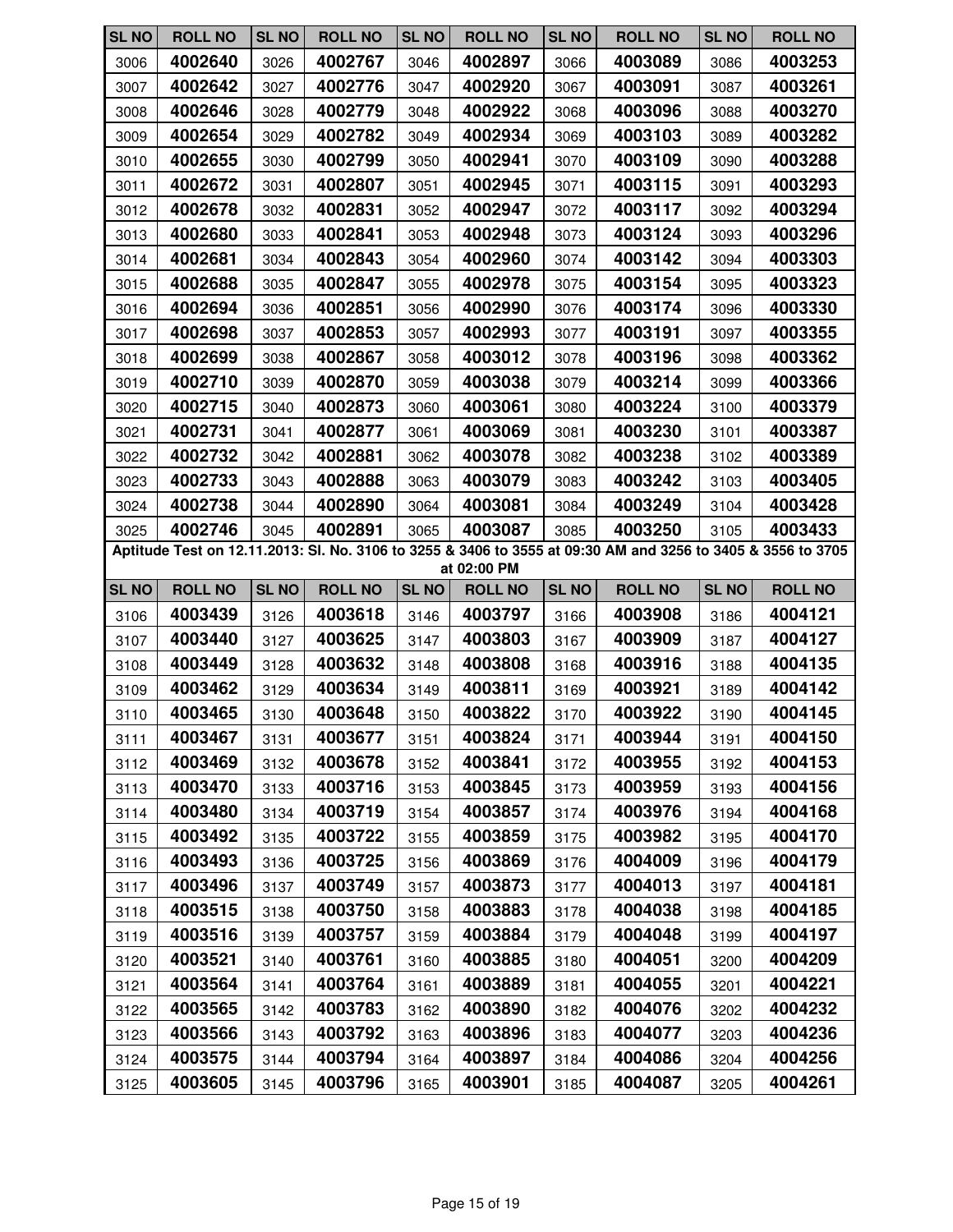| <b>SL NO</b> | <b>ROLL NO</b> | <b>SL NO</b> | <b>ROLL NO</b> | <b>SL NO</b> | <b>ROLL NO</b> | <b>SL NO</b> | <b>ROLL NO</b> | <b>SL NO</b> | <b>ROLL NO</b> |
|--------------|----------------|--------------|----------------|--------------|----------------|--------------|----------------|--------------|----------------|
| 3206         | 4004276        | 3251         | 4004580        | 3296         | 4004841        | 3341         | 4005085        | 3386         | 4005385        |
| 3207         | 4004280        | 3252         | 4004582        | 3297         | 4004845        | 3342         | 4005087        | 3387         | 4005388        |
| 3208         | 4004282        | 3253         | 4004583        | 3298         | 4004852        | 3343         | 4005091        | 3388         | 4005389        |
| 3209         | 4004291        | 3254         | 4004598        | 3299         | 4004854        | 3344         | 4005092        | 3389         | 4005390        |
| 3210         | 4004294        | 3255         | 4004601        | 3300         | 4004855        | 3345         | 4005096        | 3390         | 4005392        |
| 3211         | 4004300        | 3256         | 4004621        | 3301         | 4004860        | 3346         | 4005107        | 3391         | 4005394        |
| 3212         | 4004305        | 3257         | 4004623        | 3302         | 4004868        | 3347         | 4005112        | 3392         | 4005398        |
| 3213         | 4004310        | 3258         | 4004624        | 3303         | 4004880        | 3348         | 4005127        | 3393         | 4005415        |
| 3214         | 4004312        | 3259         | 4004630        | 3304         | 4004881        | 3349         | 4005129        | 3394         | 4005418        |
| 3215         | 4004318        | 3260         | 4004632        | 3305         | 4004883        | 3350         | 4005134        | 3395         | 4005431        |
| 3216         | 4004322        | 3261         | 4004638        | 3306         | 4004901        | 3351         | 4005135        | 3396         | 4005433        |
| 3217         | 4004330        | 3262         | 4004648        | 3307         | 4004909        | 3352         | 4005148        | 3397         | 4005439        |
| 3218         | 4004335        | 3263         | 4004670        | 3308         | 4004916        | 3353         | 4005153        | 3398         | 4005441        |
| 3219         | 4004343        | 3264         | 4004673        | 3309         | 4004920        | 3354         | 4005154        | 3399         | 4005452        |
| 3220         | 4004345        | 3265         | 4004677        | 3310         | 4004936        | 3355         | 4005162        | 3400         | 4005454        |
| 3221         | 4004350        | 3266         | 4004678        | 3311         | 4004945        | 3356         | 4005178        | 3401         | 4005457        |
| 3222         | 4004352        | 3267         | 4004684        | 3312         | 4004951        | 3357         | 4005180        | 3402         | 4005459        |
| 3223         | 4004353        | 3268         | 4004687        | 3313         | 4004953        | 3358         | 4005182        | 3403         | 4005462        |
| 3224         | 4004361        | 3269         | 4004689        | 3314         | 4004957        | 3359         | 4005186        | 3404         | 4005463        |
| 3225         | 4004369        | 3270         | 4004693        | 3315         | 4004960        | 3360         | 4005187        | 3405         | 4005471        |
| 3226         | 4004376        | 3271         | 4004695        | 3316         | 4004967        | 3361         | 4005188        | 3406         | 4005478        |
| 3227         | 4004382        | 3272         | 4004696        | 3317         | 4004973        | 3362         | 4005208        | 3407         | 4005479        |
| 3228         | 4004398        | 3273         | 4004700        | 3318         | 4004974        | 3363         | 4005219        | 3408         | 4005482        |
| 3229         | 4004399        | 3274         | 4004702        | 3319         | 4004982        | 3364         | 4005221        | 3409         | 4005485        |
| 3230         | 4004400        | 3275         | 4004722        | 3320         | 4004988        | 3365         | 4005223        | 3410         | 4005494        |
| 3231         | 4004404        | 3276         | 4004723        | 3321         | 4004990        | 3366         | 4005224        | 3411         | 4005514        |
| 3232         | 4004405        | 3277         | 4004738        | 3322         | 4004994        | 3367         | 4005234        | 3412         | 4005517        |
| 3233         | 4004406        | 3278         | 4004743        | 3323         | 4004998        | 3368         | 4005237        | 3413         | 4005520        |
| 3234         | 4004415        | 3279         | 4004747        | 3324         | 4004999        | 3369         | 4005238        | 3414         | 4005533        |
| 3235         | 4004422        | 3280         | 4004748        | 3325         | 4005002        | 3370         | 4005239        | 3415         | 4005536        |
| 3236         | 4004425        | 3281         | 4004750        | 3326         | 4005016        | 3371         | 4005246        | 3416         | 4005547        |
| 3237         | 4004442        | 3282         | 4004754        | 3327         | 4005025        | 3372         | 4005282        | 3417         | 4005549        |
| 3238         | 4004466        | 3283         | 4004759        | 3328         | 4005029        | 3373         | 4005286        | 3418         | 4005554        |
| 3239         | 4004468        | 3284         | 4004761        | 3329         | 4005037        | 3374         | 4005290        | 3419         | 4005555        |
| 3240         | 4004470        | 3285         | 4004772        | 3330         | 4005038        | 3375         | 4005291        | 3420         | 4005556        |
| 3241         | 4004484        | 3286         | 4004789        | 3331         | 4005044        | 3376         | 4005307        | 3421         | 4005564        |
| 3242         | 4004487        | 3287         | 4004791        | 3332         | 4005045        | 3377         | 4005311        | 3422         | 4005565        |
| 3243         | 4004489        | 3288         | 4004792        | 3333         | 4005048        | 3378         | 4005314        | 3423         | 4005566        |
| 3244         | 4004496        | 3289         | 4004803        | 3334         | 4005050        | 3379         | 4005325        | 3424         | 4005567        |
| 3245         | 4004504        | 3290         | 4004817        | 3335         | 4005058        | 3380         | 4005344        | 3425         | 4005573        |
| 3246         | 4004505        | 3291         | 4004822        | 3336         | 4005067        | 3381         | 4005350        | 3426         | 4005575        |
| 3247         | 4004530        | 3292         | 4004824        | 3337         | 4005072        | 3382         | 4005352        | 3427         | 4005578        |
| 3248         | 4004531        | 3293         | 4004825        | 3338         | 4005078        | 3383         | 4005353        | 3428         | 4005586        |
| 3249         | 4004552        | 3294         | 4004828        | 3339         | 4005081        | 3384         | 4005377        | 3429         | 4005588        |
| 3250         | 4004558        | 3295         | 4004840        | 3340         | 4005082        | 3385         | 4005380        | 3430         | 4005600        |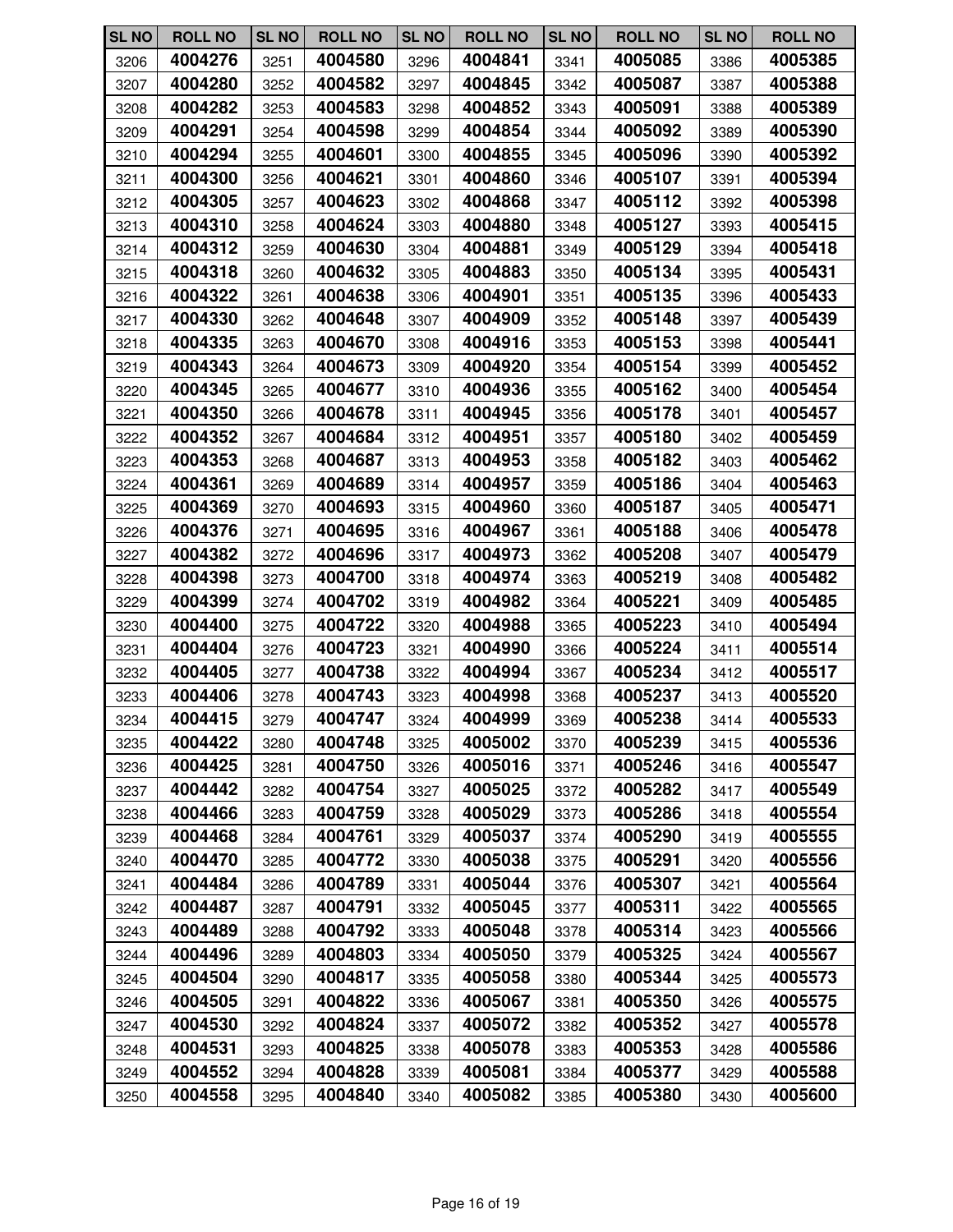| <b>SL NO</b> | <b>ROLL NO</b> | <b>SL NO</b> | <b>ROLL NO</b> | <b>SL NO</b> | <b>ROLL NO</b> | <b>SL NO</b> | <b>ROLL NO</b> | <b>SL NO</b> | <b>ROLL NO</b> |
|--------------|----------------|--------------|----------------|--------------|----------------|--------------|----------------|--------------|----------------|
| 3431         | 4005601        | 3476         | 4005928        | 3521         | 4006250        | 3566         | 4006562        | 3611         | 4006849        |
| 3432         | 4005604        | 3477         | 4005933        | 3522         | 4006251        | 3567         | 4006568        | 3612         | 4006851        |
| 3433         | 4005613        | 3478         | 4005935        | 3523         | 4006262        | 3568         | 4006572        | 3613         | 4006861        |
| 3434         | 4005621        | 3479         | 4005939        | 3524         | 4006266        | 3569         | 4006585        | 3614         | 4006872        |
| 3435         | 4005633        | 3480         | 4005959        | 3525         | 4006275        | 3570         | 4006598        | 3615         | 4006878        |
| 3436         | 4005635        | 3481         | 4005960        | 3526         | 4006277        | 3571         | 4006605        | 3616         | 4006879        |
| 3437         | 4005637        | 3482         | 4005967        | 3527         | 4006280        | 3572         | 4006616        | 3617         | 4006882        |
| 3438         | 4005642        | 3483         | 4005976        | 3528         | 4006282        | 3573         | 4006618        | 3618         | 4006888        |
| 3439         | 4005645        | 3484         | 4005998        | 3529         | 4006286        | 3574         | 4006620        | 3619         | 4006903        |
| 3440         | 4005647        | 3485         | 4006002        | 3530         | 4006287        | 3575         | 4006625        | 3620         | 4006910        |
| 3441         | 4005662        | 3486         | 4006013        | 3531         | 4006289        | 3576         | 4006631        | 3621         | 4006912        |
| 3442         | 4005671        | 3487         | 4006018        | 3532         | 4006293        | 3577         | 4006638        | 3622         | 4006915        |
| 3443         | 4005679        | 3488         | 4006020        | 3533         | 4006295        | 3578         | 4006666        | 3623         | 4006937        |
| 3444         | 4005685        | 3489         | 4006022        | 3534         | 4006297        | 3579         | 4006667        | 3624         | 4006941        |
| 3445         | 4005692        | 3490         | 4006028        | 3535         | 4006303        | 3580         | 4006670        | 3625         | 4006958        |
| 3446         | 4005719        | 3491         | 4006036        | 3536         | 4006306        | 3581         | 4006672        | 3626         | 4006966        |
| 3447         | 4005722        | 3492         | 4006041        | 3537         | 4006342        | 3582         | 4006676        | 3627         | 4006968        |
| 3448         | 4005739        | 3493         | 4006049        | 3538         | 4006362        | 3583         | 4006677        | 3628         | 4006980        |
| 3449         | 4005745        | 3494         | 4006058        | 3539         | 4006364        | 3584         | 4006685        | 3629         | 4006981        |
| 3450         | 4005748        | 3495         | 4006067        | 3540         | 4006365        | 3585         | 4006690        | 3630         | 4007001        |
| 3451         | 4005753        | 3496         | 4006078        | 3541         | 4006373        | 3586         | 4006691        | 3631         | 4007005        |
| 3452         | 4005762        | 3497         | 4006086        | 3542         | 4006384        | 3587         | 4006696        | 3632         | 4007018        |
| 3453         | 4005781        | 3498         | 4006108        | 3543         | 4006403        | 3588         | 4006704        | 3633         | 4007019        |
| 3454         | 4005783        | 3499         | 4006112        | 3544         | 4006419        | 3589         | 4006710        | 3634         | 4007020        |
| 3455         | 4005795        | 3500         | 4006126        | 3545         | 4006426        | 3590         | 4006711        | 3635         | 4007023        |
| 3456         | 4005810        | 3501         | 4006128        | 3546         | 4006440        | 3591         | 4006713        | 3636         | 4007027        |
| 3457         | 4005811        | 3502         | 4006141        | 3547         | 4006444        | 3592         | 4006717        | 3637         | 4007045        |
| 3458         | 4005815        | 3503         | 4006145        | 3548         | 4006471        | 3593         | 4006720        | 3638         | 4007047        |
| 3459         | 4005822        | 3504         | 4006148        | 3549         | 4006476        | 3594         | 4006740        | 3639         | 4007067        |
| 3460         | 4005823        | 3505         | 4006155        | 3550         | 4006477        | 3595         | 4006754        | 3640         | 4007081        |
| 3461         | 4005826        | 3506         | 4006159        | 3551         | 4006483        | 3596         | 4006755        | 3641         | 4007082        |
| 3462         | 4005833        | 3507         | 4006160        | 3552         | 4006484        | 3597         | 4006756        | 3642         | 4007084        |
| 3463         | 4005834        | 3508         | 4006173        | 3553         | 4006486        | 3598         | 4006758        | 3643         | 4007089        |
| 3464         | 4005857        | 3509         | 4006177        | 3554         | 4006488        | 3599         | 4006763        | 3644         | 4007090        |
| 3465         | 4005858        | 3510         | 4006178        | 3555         | 4006491        | 3600         | 4006774        | 3645         | 4007097        |
| 3466         | 4005862        | 3511         | 4006182        | 3556         | 4006498        | 3601         | 4006783        | 3646         | 4007107        |
| 3467         | 4005864        | 3512         | 4006197        | 3557         | 4006502        | 3602         | 4006785        | 3647         | 4007112        |
| 3468         | 4005872        | 3513         | 4006199        | 3558         | 4006517        | 3603         | 4006792        | 3648         | 4007118        |
| 3469         | 4005882        | 3514         | 4006202        | 3559         | 4006522        | 3604         | 4006794        | 3649         | 4007132        |
| 3470         | 4005885        | 3515         | 4006205        | 3560         | 4006524        | 3605         | 4006798        | 3650         | 4007134        |
| 3471         | 4005887        | 3516         | 4006210        | 3561         | 4006532        | 3606         | 4006819        | 3651         | 4007160        |
| 3472         | 4005890        | 3517         | 4006220        | 3562         | 4006533        | 3607         | 4006834        | 3652         | 4007161        |
| 3473         | 4005898        | 3518         | 4006224        | 3563         | 4006543        | 3608         | 4006835        | 3653         | 4007166        |
| 3474         | 4005906        | 3519         | 4006236        | 3564         | 4006548        | 3609         | 4006842        | 3654         | 4007172        |
| 3475         | 4005927        | 3520         | 4006241        | 3565         | 4006550        | 3610         | 4006845        | 3655         | 4007173        |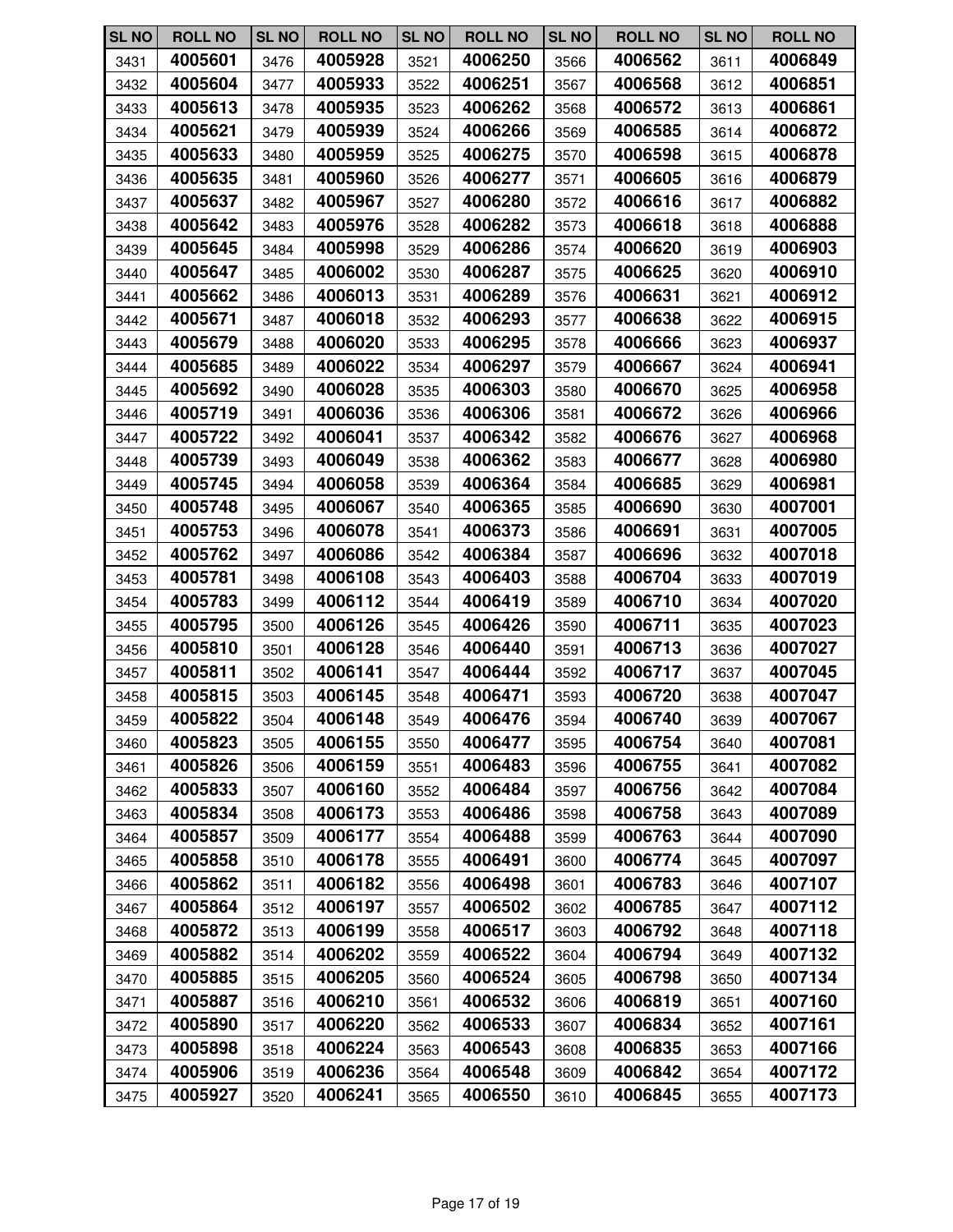| <b>SL NO</b> | <b>ROLL NO</b>                                                                                                                                                                                    | <b>SL NO</b> | <b>ROLL NO</b> | <b>SL NO</b> | <b>ROLL NO</b>                                                       | <b>SL NO</b> | <b>ROLL NO</b>                                                       | <b>SL NO</b> | <b>ROLL NO</b>                                                                                    |
|--------------|---------------------------------------------------------------------------------------------------------------------------------------------------------------------------------------------------|--------------|----------------|--------------|----------------------------------------------------------------------|--------------|----------------------------------------------------------------------|--------------|---------------------------------------------------------------------------------------------------|
| 3656         | 4007180                                                                                                                                                                                           | 3666         | 4007271        | 3676         | 4007337                                                              | 3686         | 4007487                                                              | 3696         | 4007580                                                                                           |
| 3657         | 4007186                                                                                                                                                                                           | 3667         | 4007276        | 3677         | 4007339                                                              | 3687         | 4007501                                                              | 3697         | 4007588                                                                                           |
| 3658         | 4007199                                                                                                                                                                                           | 3668         | 4007277        | 3678         | 4007365                                                              | 3688         | 4007505                                                              | 3698         | 4007591                                                                                           |
| 3659         | 4007200                                                                                                                                                                                           | 3669         | 4007282        | 3679         | 4007371                                                              | 3689         | 4007509                                                              | 3699         | 4007593                                                                                           |
| 3660         | 4007214                                                                                                                                                                                           | 3670         | 4007287        | 3680         | 4007388                                                              | 3690         | 4007524                                                              | 3700         | 4007595                                                                                           |
| 3661         | 4007240                                                                                                                                                                                           | 3671         | 4007288        | 3681         | 4007407                                                              | 3691         | 4007527                                                              | 3701         | 4007596                                                                                           |
| 3662         | 4007243                                                                                                                                                                                           | 3672         | 4007291        | 3682         | 4007460                                                              | 3692         | 4007536                                                              | 3702         | 4007598                                                                                           |
| 3663         | 4007251                                                                                                                                                                                           | 3673         | 4007301        | 3683         | 4007461                                                              | 3693         | 4007538                                                              | 3703         | 4007606                                                                                           |
| 3664         | 4007257                                                                                                                                                                                           | 3674         | 4007306        | 3684         | 4007475                                                              | 3694         | 4007552                                                              | 3704         | 4007622                                                                                           |
| 3665         | 4007270                                                                                                                                                                                           | 3675         | 4007307        | 3685         | 4007480                                                              | 3695         | 4007561                                                              | 3705         | 4007628                                                                                           |
|              |                                                                                                                                                                                                   |              |                |              |                                                                      |              | Aptitude Test on 13.11.2013: Sl. No. 3706 to 3255 & 3756 at 09:30 AM |              |                                                                                                   |
| <b>SL NO</b> | <b>ROLL NO</b>                                                                                                                                                                                    | <b>SL NO</b> | <b>ROLL NO</b> | <b>SL NO</b> | <b>ROLL NO</b>                                                       | <b>SL NO</b> | <b>ROLL NO</b>                                                       | <b>SL NO</b> | <b>ROLL NO</b>                                                                                    |
| 3706         | 4007630                                                                                                                                                                                           | 3717         | 4007739        | 3728         | 4007874                                                              | 3739         | 4007951                                                              | 3750         | 4008008                                                                                           |
| 3707         | 4007633                                                                                                                                                                                           | 3718         | 4007740        | 3729         | 4007879                                                              | 3740         | 4007953                                                              | 3751         | 4008023                                                                                           |
| 3708         | 4007664                                                                                                                                                                                           | 3719         | 4007754        | 3730         | 4007893                                                              | 3741         | 4007954                                                              | 3752         | 8008068                                                                                           |
| 3709         | 4007676                                                                                                                                                                                           | 3720         | 4007759        | 3731         | 4007905                                                              | 3742         | 4007960                                                              | 3753         | 8008072                                                                                           |
| 3710         | 4007678                                                                                                                                                                                           | 3721         | 4007764        | 3732         | 4007910                                                              | 3743         | 4007964                                                              | 3754         | 8008087                                                                                           |
| 3711         | 4007680                                                                                                                                                                                           | 3722         | 4007782        | 3733         | 4007918                                                              | 3744         | 4007967                                                              | 3755         | 8008088                                                                                           |
| 3712         | 4007698                                                                                                                                                                                           | 3723         | 4007793        | 3734         | 4007921                                                              | 3745         | 4007969                                                              | 3756         | 8008108                                                                                           |
| 3713         | 4007703                                                                                                                                                                                           | 3724         | 4007802        | 3735         | 4007925                                                              | 3746         | 4007970                                                              | ****         | *******                                                                                           |
| 3714         | 4007704                                                                                                                                                                                           | 3725         | 4007808        | 3736         | 4007929                                                              | 3747         | 4007981                                                              | ****         | *******                                                                                           |
| 3715         | 4007729                                                                                                                                                                                           | 3726         | 4007835        | 3737         | 4007931                                                              | 3748         | 4007985                                                              | ****         | *******                                                                                           |
| 3716         | 4007731                                                                                                                                                                                           | 3727         | 4007839        | 3738         | 4007944                                                              | 3749         | 4008004                                                              | ****         | *******                                                                                           |
|              |                                                                                                                                                                                                   |              |                |              |                                                                      |              | TOTAL : ONE THOUSAND FOUR HUNDRED AND SIXTY ONE ONLY                 |              |                                                                                                   |
| 1            |                                                                                                                                                                                                   |              |                |              | <b>NOTE</b>                                                          |              |                                                                      |              |                                                                                                   |
|              |                                                                                                                                                                                                   |              |                |              |                                                                      |              |                                                                      |              | The date of Aptitude Test is fixed from 06.11.2013 to 09.11.2013 & 11.11.2013 to                  |
| 2            | 13.11.2013                                                                                                                                                                                        |              |                |              |                                                                      |              |                                                                      |              |                                                                                                   |
|              |                                                                                                                                                                                                   |              |                |              | The date of Typing Skill Test is fixed from 07.11.2013 to 10.11.2013 |              |                                                                      |              |                                                                                                   |
| 3            |                                                                                                                                                                                                   |              |                |              |                                                                      |              |                                                                      |              | Call letters for Aptitude Test including Proforma for Medical Certificate for Vision (Annexure-6) |
|              | to be obtained from an Eye Specialist and for Typing Skill Test including Medical Certificate for<br>Person With Disabilities (Annexure-9, for PWD Candidates*) are being dispatched to the above |              |                |              |                                                                      |              |                                                                      |              |                                                                                                   |

- **Person With Disabilities (Annexure-9, for PWD Candidates\*)** are being dispatched to the above candidates individually through SPEED POST indicating the date, time & venue of the test. **Candidates can also download the proforma (Annexure-6/Annexure-9) from our website www.rrbchennai.gov.in**
- 4 **Candidates for Aptitude Test will be required to submit the Medical certificate for Vision obtained from an Eye Specialist as per proforma (Annexure-6) enclosed above at the time of Aptitude Test, failing which they will not be permitted to attend the Aptitude Test.**
- 5 \* **PWD Candidates, who claim exemption from Typing Skill Test will be required to submit the Medical Certificate stating that "being unable to type" from Medical Board, attached to the Special Employment Exchange or by a Civil Surgeon where such a Board does not exist, to be produced on or before 31.10.2013 so as to consider their case for exemption from typing skill test, failing which they have to undergo the typing skill test on the date indicated in the Typing Skill Test call letter.**
- 6 **Candidates should bring their own Manual typewriter (English/Hindi). The typewriter will NOT be provided by RRB under any circumstances. Candidate must ensure that the typewriter brought by them is in perfect working Condition.**